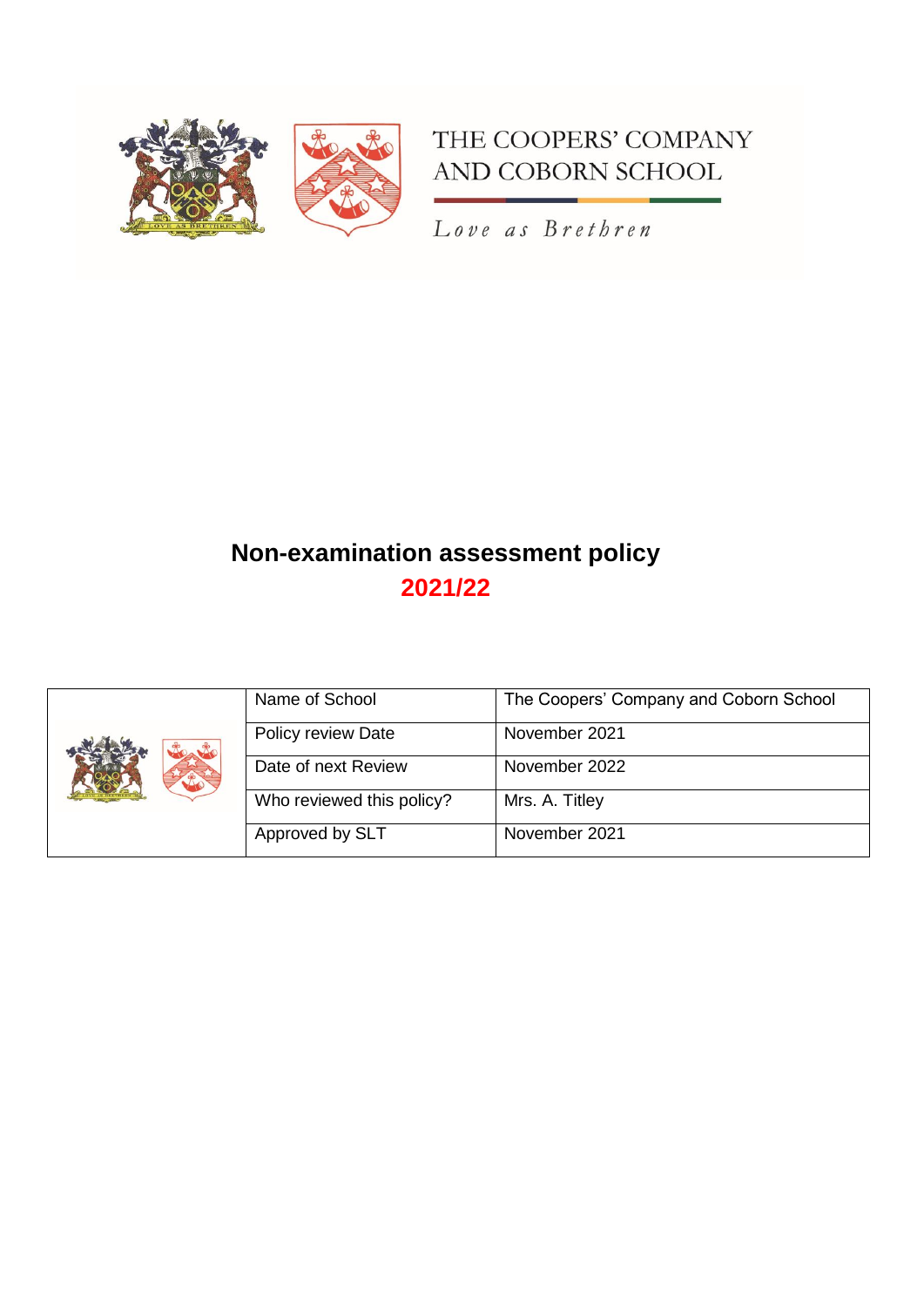

# **Contents**

| Procedures for planning and managing non-examination assessments identifying staff roles and     |  |
|--------------------------------------------------------------------------------------------------|--|
|                                                                                                  |  |
|                                                                                                  |  |
|                                                                                                  |  |
|                                                                                                  |  |
|                                                                                                  |  |
|                                                                                                  |  |
|                                                                                                  |  |
|                                                                                                  |  |
|                                                                                                  |  |
|                                                                                                  |  |
|                                                                                                  |  |
|                                                                                                  |  |
|                                                                                                  |  |
|                                                                                                  |  |
|                                                                                                  |  |
|                                                                                                  |  |
|                                                                                                  |  |
|                                                                                                  |  |
|                                                                                                  |  |
|                                                                                                  |  |
|                                                                                                  |  |
|                                                                                                  |  |
|                                                                                                  |  |
|                                                                                                  |  |
|                                                                                                  |  |
|                                                                                                  |  |
| Practical Skills Endorsement for the A Level Sciences designed for use in England 11             |  |
| Spoken Language Endorsement for GCSE English Language specifications designed for use in         |  |
|                                                                                                  |  |
|                                                                                                  |  |
| A-level specifications where non-examined assessments are undertaken (marked with an asterisk)14 |  |
| GCSE specifications where non-examined assessments are undertaken (marked with an asterisk) 16   |  |
| Management of issues and potential risks associated with non-examination assessments 17          |  |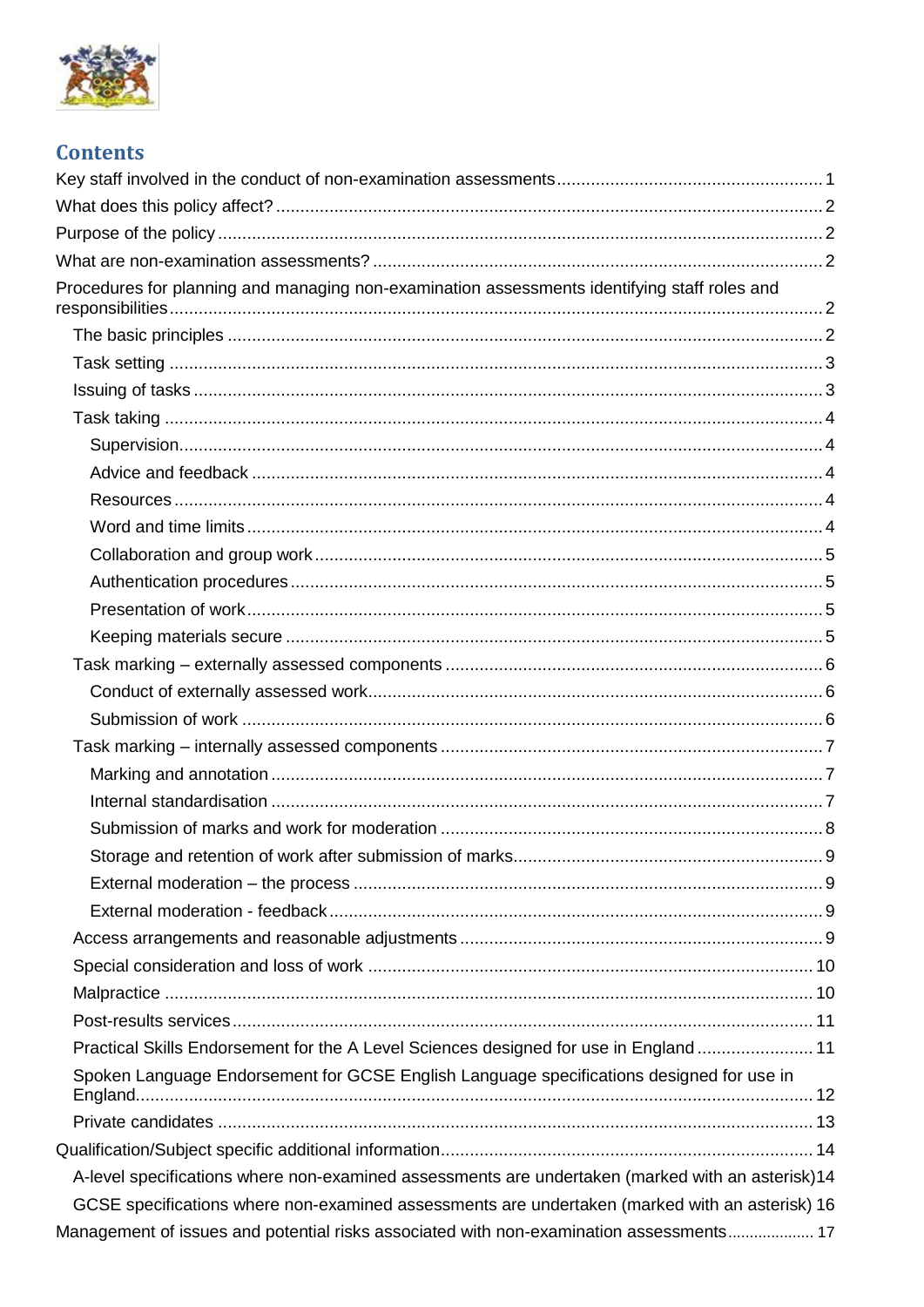

# <span id="page-2-0"></span>**Key staff involved in the conduct of non-examination assessments**

| <b>Role</b>            | Name(s)                                                                                 |
|------------------------|-----------------------------------------------------------------------------------------|
| Head of centre         | Ms. S. Hay                                                                              |
| SLT member(s)          | Mr. R. Bell<br>Mr. M. Duncan<br>Mrs. J. Harris<br><b>Mrs R. Carron</b>                  |
|                        | Mr. J. Dudley-Hart                                                                      |
| <b>SENCo</b>           | Mrs. R. Carron                                                                          |
| <b>Assistant SENCo</b> | Mrs. V. Bradley                                                                         |
| Exams office           | Mrs. A. Titley - Examinations and Data Manager<br>Mrs. L. Butler – Deputy Exams Officer |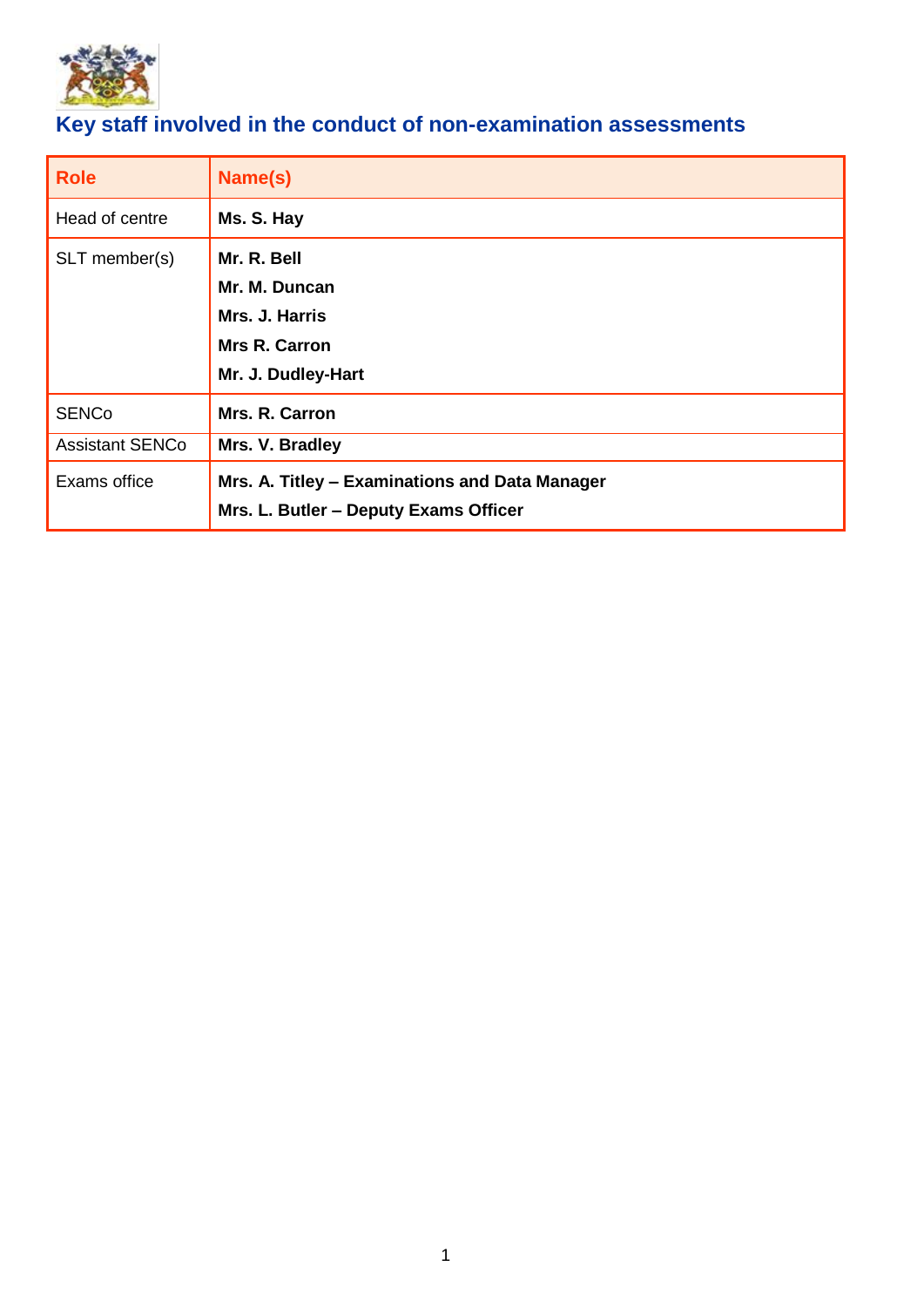

# <span id="page-3-0"></span>**What does this policy affect?**

This policy affects the delivery of subjects of reformed GCE and GCSE qualifications which contain a component(s) of non-examination assessment.

The regulators' definition of an examination is very narrow. In effect, any type of assessment that is not:

- set by an awarding body
- designed to be taken simultaneously by all relevant candidates at a time determined by the awarding body, and
- taken under conditions specified by the awarding body (including conditions relating to the supervision of candidates during the assessment and the duration of the assessment)

is classified as non-examination assessment (NEA).

'NEA' therefore includes, but is not limited to, internal assessment. Externally marked and/or externally set practical examinations taken at different times across centres are classified as 'NEA'. (JCQ's **Instructions for conducting non-examination assessments**, Foreword)

This publication is further referred to in this policy as [NEA](http://www.jcq.org.uk/exams-office/non-examination-assessments)

# <span id="page-3-1"></span>**Purpose of the policy**

The purpose of this policy, as defined by JCQ, is to:-

- *cover procedures for planning and managing non-examination assessments;*
- *define staff roles and responsibilities for non-examination assessments;*
- *manage risks associated with non-examination assessments.*

The policy will need to cover all types of non-examination assessment.

[\[NEA](http://www.jcq.org.uk/exams-office/non-examination-assessments) 1]

## <span id="page-3-2"></span>**What are non-examination assessments?**

Non-examination assessments measure subject-specific knowledge and skills that cannot be tested by timed written papers.

There are three assessment stages and rules which apply to each stage. These rules often vary across subjects. The stages are:

- task setting;
- task taking;
- task marking. [\(NEA,](http://www.jcq.org.uk/exams-office/non-examination-assessments) section 1)

# <span id="page-3-3"></span>**Procedures for planning and managing non-examination assessments identifying staff roles and responsibilities**

#### <span id="page-3-4"></span>**The basic principles**

#### **Head of centre**

- ▶ Returns a declaration (managed as part of the National Centre Number Register annual update) to confirm awareness of and that relevant centre staff are adhering to the latest version of [NEA](http://www.jcq.org.uk/exams-office/non-examination-assessments)
- **Ensures that the centre's Non-Examination Assessment Policy is fit for purpose and covers all** types of non-examination assessment;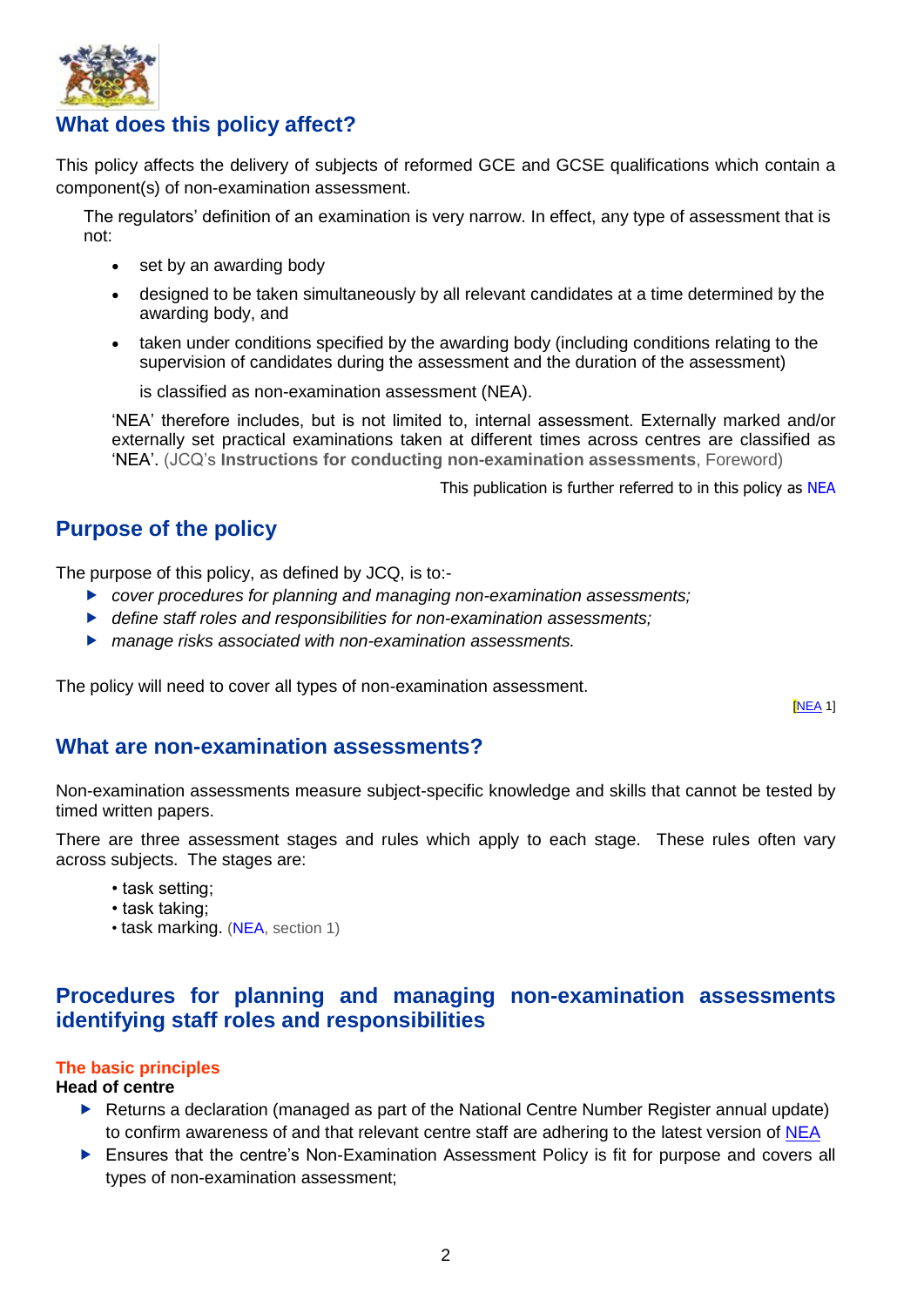

**E** Ensures the centre's Internal Appeals Procedures clearly details the procedure to be followed by candidates (or their parents/carers) appealing against internal assessment decisions (centre assessed marks) and requesting a review of the centre's marking.

#### **Senior leaders**

- Ensure the correct conduct of non-examination assessments (including endorsements) which comply with [NEA](http://www.jcq.org.uk/exams-office/non-examination-assessments) and awarding body subject-specific instructions;
- Ensure the centre-wide calendar records assessment schedules by the start of the academic year.

#### **Exams team**

- ▶ Signposts the annually updated JCQ publication [NEA](http://www.jcq.org.uk/exams-office/non-examination-assessments) to relevant centre staff:
- Carries out tasks where these may be applicable to the role in supporting the administration/management of non-examination assessment.

#### **Subject head/lead**

- Ensures subject teachers understand their role and responsibilities within the non-examination assessment process;
- Ensures [NEA](http://www.jcq.org.uk/exams-office/non-examination-assessments) and relevant awarding body subject specific instructions are followed in relation to the conduct of non-examination assessments (including endorsements);
- Works with senior leaders and exams team to ensure appropriate procedures are followed to internally standardise/verify the marks awarded by subject teachers;

#### **Subject teacher**

- $\triangleright$  Understands and complies with the general instructions as detailed in [NEA;](http://www.jcq.org.uk/exams-office/non-examination-assessments)
- Where these may also be provided by the awarding body, understands and complies with the awarding body's specification for conducting non-examination assessments, including any subject-specific instructions, teachers' notes or additional information on the awarding body's website;
- $\blacktriangleright$  Marks internally assessed work to the criteria provided by the awarding body;
- Ensures the exams team is provided with relevant entry codes for subjects (whether the entry for the internally assessed component forms part of the overall entry code for the qualification or is made as a separate unit entry code) to the internal deadline for entries.

#### <span id="page-4-0"></span>**Task setting**

#### **Subject teacher**

- Selects tasks to be undertaken where a number of comparable tasks are provided by the awarding body OR designs tasks where this is permitted by criteria set out within the subject specification;
- $\blacktriangleright$  Makes candidates aware of the criteria used to assess their work.

## <span id="page-4-1"></span>**Issuing of tasks**

#### **Subject teacher**

- $\triangleright$  Determines when set tasks are issued by the awarding body;
- $\blacktriangleright$  Identifies date(s) when tasks should be taken by candidates;
- Accesses set tasks in sufficient time to allow planning, resourcing and teaching and ensures that materials are stored securely at all times;
- $\blacktriangleright$  Ensures the correct task is issued to candidates.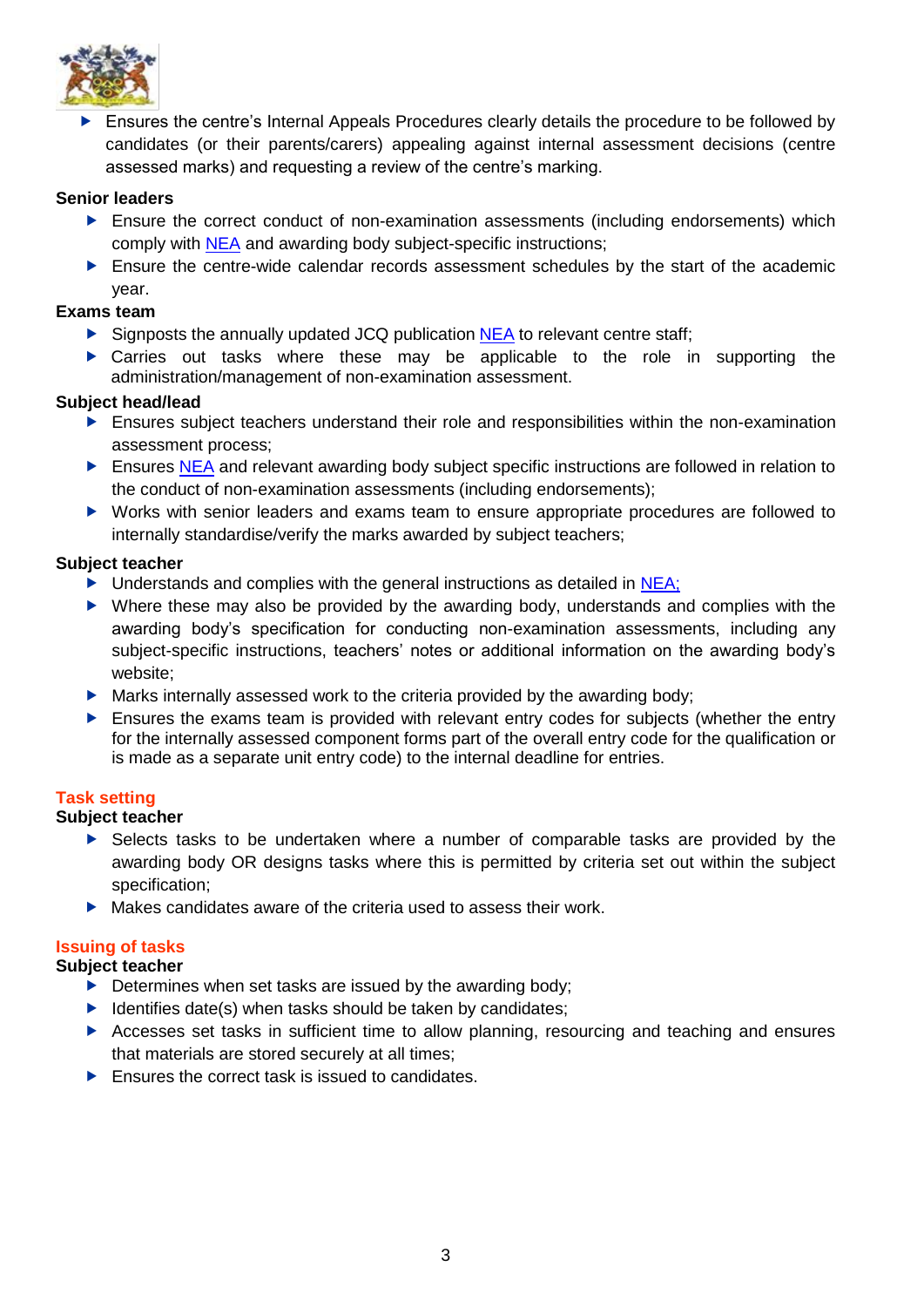

#### <span id="page-5-1"></span><span id="page-5-0"></span>**Task taking Supervision Exams Team**

- Ensures candidates are aware of the current JCQ documents *[Information for candidates -](http://www.jcq.org.uk/exams-office/information-for-candidates-documents) non[examination assessments](http://www.jcq.org.uk/exams-office/information-for-candidates-documents)* and *[Information for candidates -](http://www.jcq.org.uk/exams-office/information-for-candidates-documents) Social Media;*
- Ensures candidates understand the regulations in relevant JCQ documents *Information for candidates.*

## **Subject teacher**

- Checks the awarding body's subject-specific requirements ensuring candidates take tasks under the required conditions and supervision arrangements;
- Ensures there is sufficient supervision to enable the work of a candidate to be authenticated;
- $\blacktriangleright$  Ensures there is sufficient supervision to ensure the work a candidate submits is their own:
- $\blacktriangleright$  Is confident where work may be completed outside of the centre without direct supervision, that the work produced is the candidate's own;
- Where candidates may work in groups, keeps a record of each candidate's contribution and it must be possible to attribute assessable outcomes to individual candidates;
- Ensures candidates are aware of the current JCQ documents [Information for candidates -](http://www.jcq.org.uk/exams-office/information-for-candidates-documents) non[examination assessments](http://www.jcq.org.uk/exams-office/information-for-candidates-documents) and [Information for candidates -](http://www.jcq.org.uk/exams-office/information-for-candidates-documents) Social Media
- Ensures candidates comply with the regulations in relevant JCQ documents *Information for candidates* documents.

## <span id="page-5-2"></span>**Advice and feedback**

## **Subject teacher**

- As relevant to the subject/component, advises candidates on relevant aspects before candidates begin working on a task;
- $\triangleright$  Will not provide candidates with model answers or writing frames specific to the task;
- When reviewing candidates' work, unless prohibited by the specification, provides oral and written advice at a general level to candidates;
- Allows candidates to revise and re-draft work after advice has been given at a general level;
- ▶ Records any assistance given beyond general advice and takes it into account in the marking or submits it to the external examiner;
- Ensures when work has been assessed, candidates are not allowed to revise it.

## <span id="page-5-3"></span>**Resources**

#### **Subject teacher**

- ▶ Refers to the awarding body's specification and/or associated documentation to determine if candidates have restricted/unrestricted access to resources when planning and researching their tasks;
- **Ensures conditions for any formally supervised sessions are known and put in place;**
- Ensures appropriate arrangements are in place to keep the work to be assessed, and any preparatory work, secure between any formally supervised sessions, including work that is stored electronically;
- **Ensures conditions for any formally supervised sessions are understood and followed by** candidates;
- Ensures candidates understand that they are not allowed to introduce augmented notes or new resources between formally supervised sessions;
- Ensures that where appropriate to include references, candidates keep a detailed record of their own research, planning, resources etc.

## <span id="page-5-4"></span>**Word and time limits**

## **Subject teacher**

Refers to the awarding body's specification to determine where word and time limits apply/are mandatory.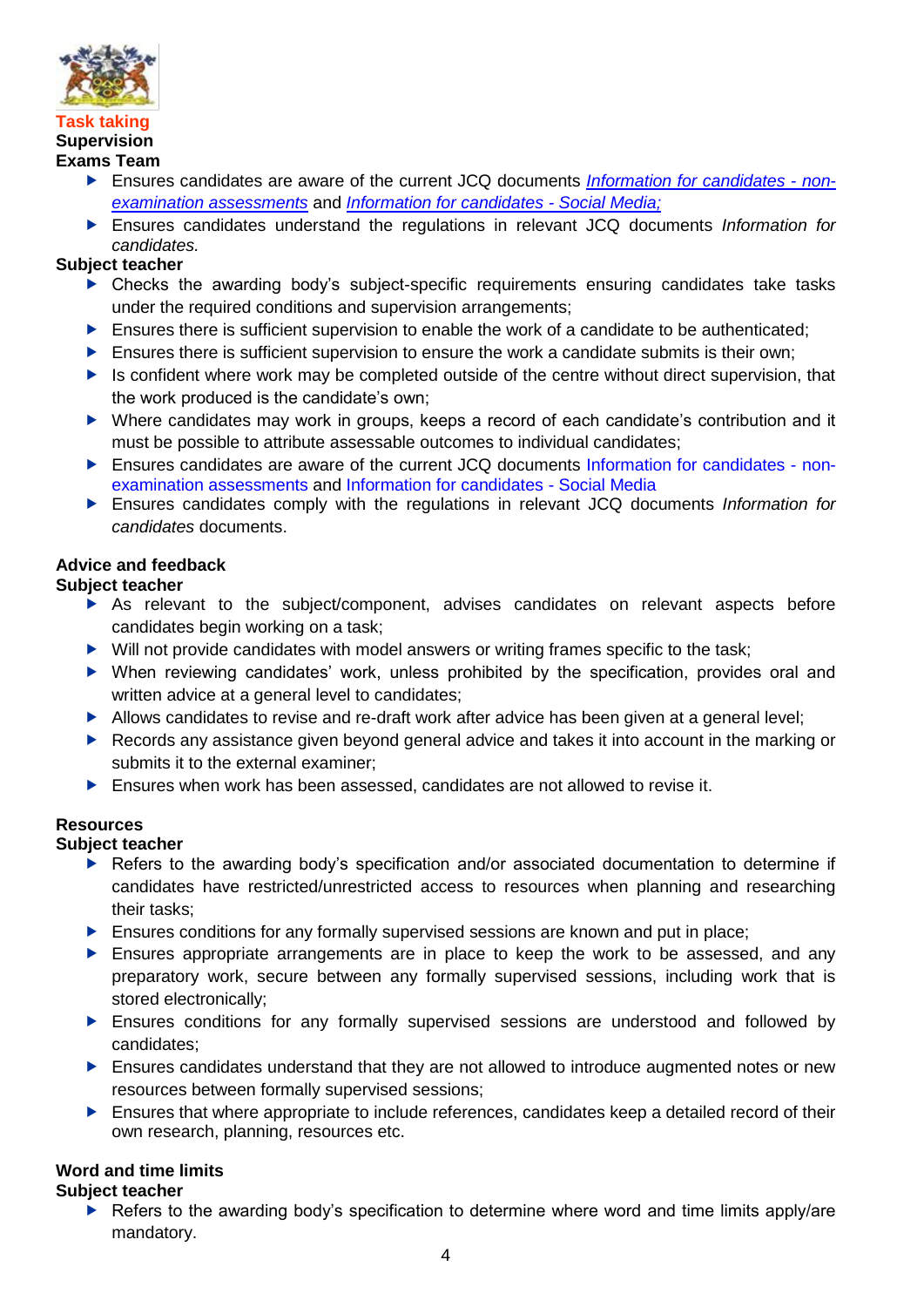

#### <span id="page-6-0"></span>**Collaboration and group work Subject teacher**

- Unless stated otherwise in the awarding body's specification, and where appropriate, allows candidates to collaborate when carrying out research and preparatory work;
- $\blacktriangleright$  Ensures that it is possible to attribute assessable outcomes to individual candidates;
- $\blacktriangleright$  Ensures that where an assignment requires written work to be produced, each candidate writes up their own account of the assignment;
- Assesses the work of each candidate individually.

## <span id="page-6-1"></span>**Authentication procedures**

#### **Subject teacher**

- ▶ Where required by the awarding body's specification:
	- ensures candidates sign a declaration confirming the work they submit for final assessment is their own unaided work;
	- **Soluty** signs the teacher declaration of authentication confirming the requirements have been met.
- ▶ Keeps signed candidate declarations on file until the deadline for requesting reviews of results has passed or until any appeal, malpractice or other results enquiry has been completed, whichever is later;
- Provides signed candidate declarations where these may be requested by a JCQ Centre Inspector;
- Where there may be doubt about the authenticity of the work of a candidate or if malpractice is suspected, follows the authentication procedures and malpractice information in [NEA](http://www.jcq.org.uk/exams-office/non-examination-assessments) and informs the exams team and a member of the senior leadership team;
- Understands that if, during the external moderation process, it is found that the work has not been properly authenticated, the awarding body will set the mark(s) awarded by the centre to zero.

## <span id="page-6-2"></span>**Presentation of work**

## **Subject teacher**

- Obtains informed consent at the beginning of the course from parents/carers if videos or photographs/images of candidates will be included as evidence of participation or contribution;
- Instructs candidates to present work as detailed in  $NEA$  unless the awarding body's specification gives different subject-specific instructions;
- **Instructs candidates to add their candidate number, centre number and the component code of** the assessment as a header/footer on each page of their work.

## <span id="page-6-3"></span>**Keeping materials secure**

#### **Subject teacher**

- When work is being undertaken by candidates under formal supervision, ensures work is securely stored between sessions (if more than one session);
- ▶ When work is submitted by candidates for final assessment, ensures work is securely stored;
- Follows secure storage instructions as defined in [NEA 4.8;](http://www.jcq.org.uk/exams-office/non-examination-assessments)
- $\blacktriangleright$  Takes sensible precautions when work is taken home for marking;
- Stores internally assessed work, including the sample returned after awarding body moderation, securely until all possible post-results services have been exhausted;
- ▶ If post-results services have not been requested, returns internally assessed work to candidates (if requested by a candidate) after the deadline for requesting a review of results for the relevant series;
- ▶ Reminds candidates of the need to keep their own work secure at all times and not share completed or partially completed work on-line, on social media or through any other means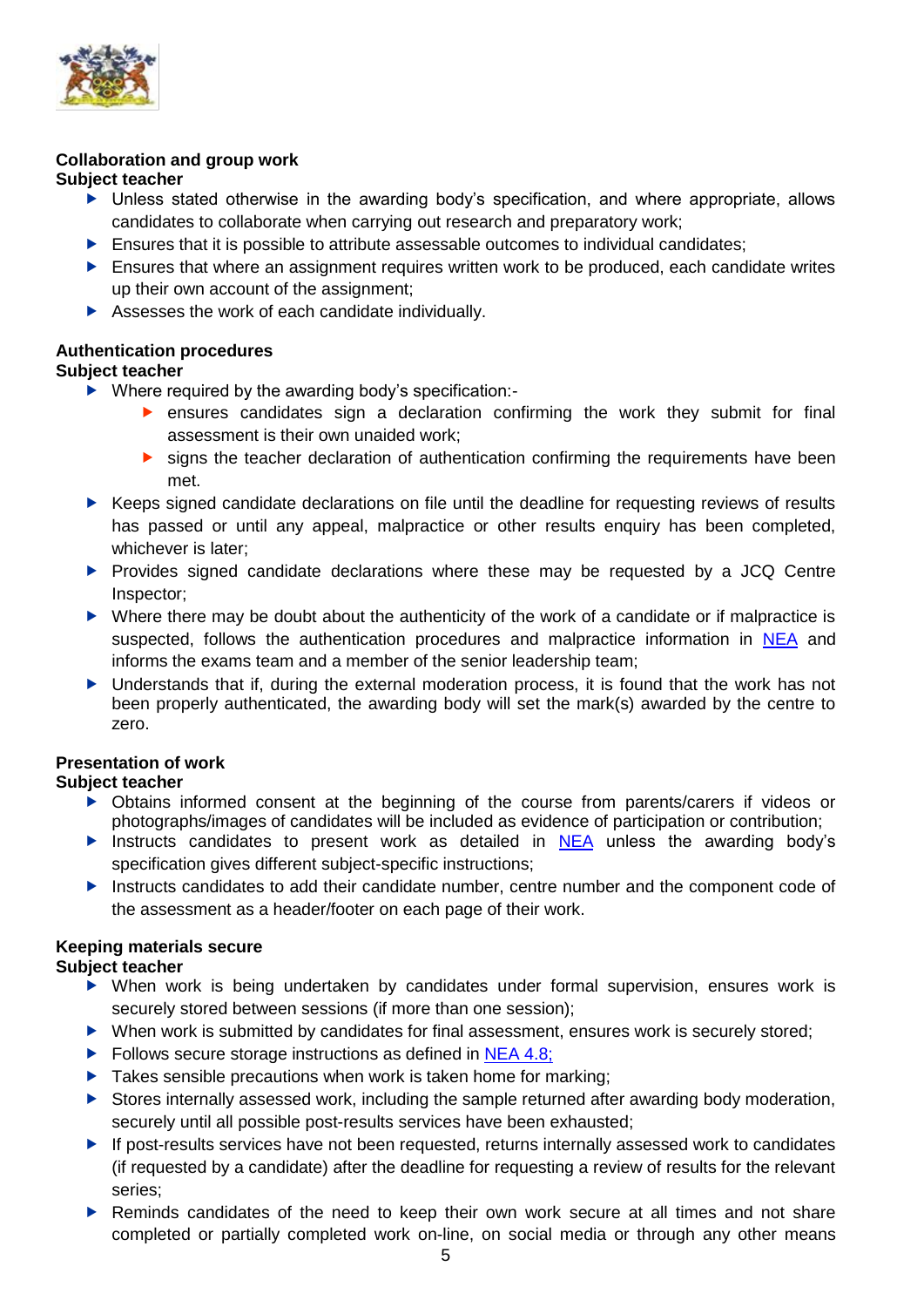

(reminds candidates of the contents of the JCQ document *Information for candidates – Social Media*);

- Where work is stored electronically, liaises with the IT Manager to ensure the protection and back-up of candidates' work and that appropriate arrangements are in place to restrict access between sessions.
- ▶ Understands that during the period from the submission of work for formal assessment until the deadline for requesting a review of results, copies of work may be used for other purposes, provided that the originals are stored securely as required.

#### **IT Manager**

- Ensures appropriate arrangements are in place to restrict access between sessions to candidates' work where work is stored electronically;
- **EXECT** Restricts access to this material and utilises appropriate security safeguards such as firewall protection and virus scanning software;
- **Employs an effective back-up strategy so that an up to date archive of candidates' evidence is** maintained;
- ▶ Considers encrypting any sensitive digital media to ensure the security of the data stored within it and refers to awarding body guidance to ensure that the method of encryption is suitable.

## <span id="page-7-0"></span>**Task marking – externally assessed components**

#### <span id="page-7-1"></span>**Conduct of externally assessed work Subject teacher**

- Liaises with the exams team regarding the arrangements for any externally assessed components of a specification which must be conducted within a window of dates specified by the awarding body and where applicable according to *JCQ Instructions for conducting examinations;*
- Liaises with the Visiting Examiner where this may be applicable to any externally assessed component.

#### **Exams team**

- Arranges timetabling, rooming and invigilation where and if this is applicable to any externally assessed non-examination component of a specification;
- $\blacktriangleright$  Ensure that the teachers conducts the externally assessed component within the window specified by the awarding body;
- Ensures that the externally assessed component is conducted in accordance to the JCQ publication [Instructions for conducting examinations.](https://www.jcq.org.uk/wp-content/uploads/2022/01/ICE_21-22_FINAL.pdf)

## <span id="page-7-2"></span>**Submission of work**

## **Subject teacher**

 $\blacktriangleright$  Pays close attention to the completion of the attendance register, if applicable.

## **Exams team**

- $\blacktriangleright$  Provides the attendance register to the subject where applicable;
- Ensures the awarding body's attendance register for any externally assessed component is completed correctly;
- Where candidates' work must be despatched to an awarding body's examiner or uploaded electronically, ensures this is completed by the date specified by the awarding body;
- $\blacktriangleright$  Keeps a copy of the attendance register until after the deadline for review of results for the exam series;
- Packages the work as required by the awarding body and attaches the examiner address label;
- Ensures that the package in which the work is despatched is robust and securely fastened;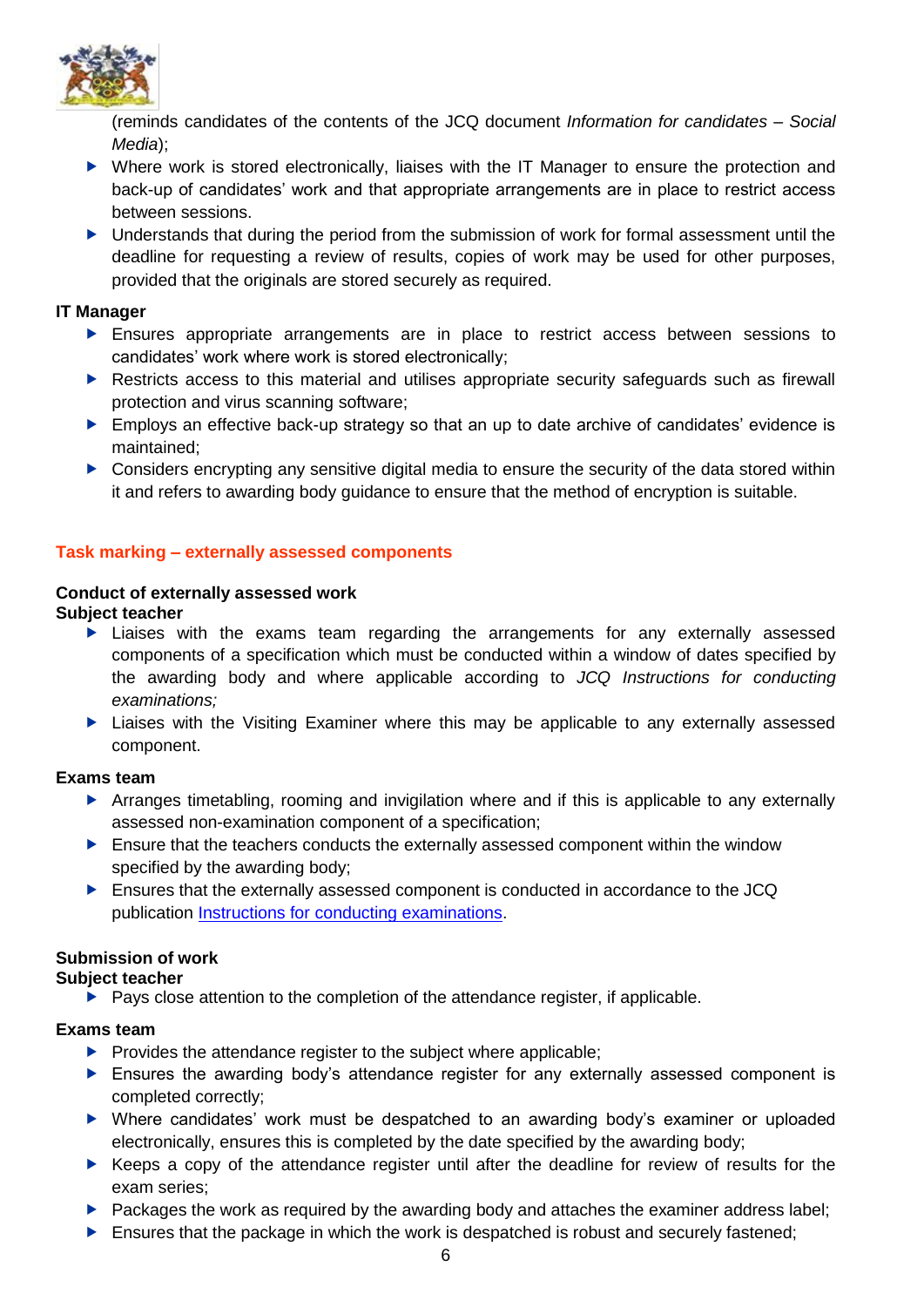

Despatches the work to the awarding body's instructions by the required deadline.

#### <span id="page-8-0"></span>**Task marking – internally assessed components**

#### <span id="page-8-1"></span>**Marking and annotation Head of centre**

- **►** Makes every effort to avoid situations where a candidate is assessed by a person who has a close personal relationship with the candidate, for example, members of their family (which includes step-family, foster family and similar close relationships) or close friends and their immediate family (e.g. son/daughter).
- Where this cannot be avoided, ensures the possible conflict of interest is declared to the relevant awarding body and the marked work is submitted for moderation whether or not it is part of the moderation sample.

#### **Exams Team**

- Sets timescales for teachers to inform candidates of their centre-assessed marks that will allow sufficient time for a candidate to appeal an internal assessment decision/request a review of the centre's marking prior to the marks being submitted to the awarding body external deadline.
- Informs candidates of their marks which could be subject to change by the awarding body moderation process;
- Ensures candidates are informed to the timescale set by the Exams Team or as indicated in the centre's *internal appeals procedure* to enable an internal appeal/request for a review of marking to be submitted by a candidate and the outcome known before final marks are submitted to the awarding body.

#### **Subject head / lead**

- Ensure subject teachers are aware of timescales to inform candidates of their centre-assessed marks that will allow sufficient time for a candidate to appeal an internal assessment decision/request a review of the centre's marking prior to the marks being submitted to the awarding body external deadline.
- **Ensures marks are provided to the exams team to the internal deadline;**
- Provides the moderation sample to the exams team to the internal deadline.

#### **Subject teacher**

- Accesses awarding body training / updates as required to ensure familiarity with the mark scheme/marking process;
- $\blacktriangleright$  Marks candidates' work in accordance with the marking criteria provided by the awarding body;
- Annotates candidates' work as required to facilitate internal standardisation of marking and enable external moderation to check that marking is in line with the assessment criteria;
- Informs candidates of their marks which could be subject to change by the awarding body moderation process;
- Ensures candidates are informed of the timescale set by the Exams Team or as indicated in the centre's *internal appeals procedure* to enable an internal appeal/request for a review of marking to be submitted by a candidate and the outcome known before final marks are submitted to the awarding body.
- $\blacktriangleright$  Provides marks to the exams team to the internal deadline;
- **Provides work required for the moderation sample to subject head/lead to the internal deadline.**

#### <span id="page-8-2"></span>**Internal standardisation**

#### **Subject head / lead**

 Ensures that internal standardisation of marks across assessors and teaching groups takes place as required and to sequence;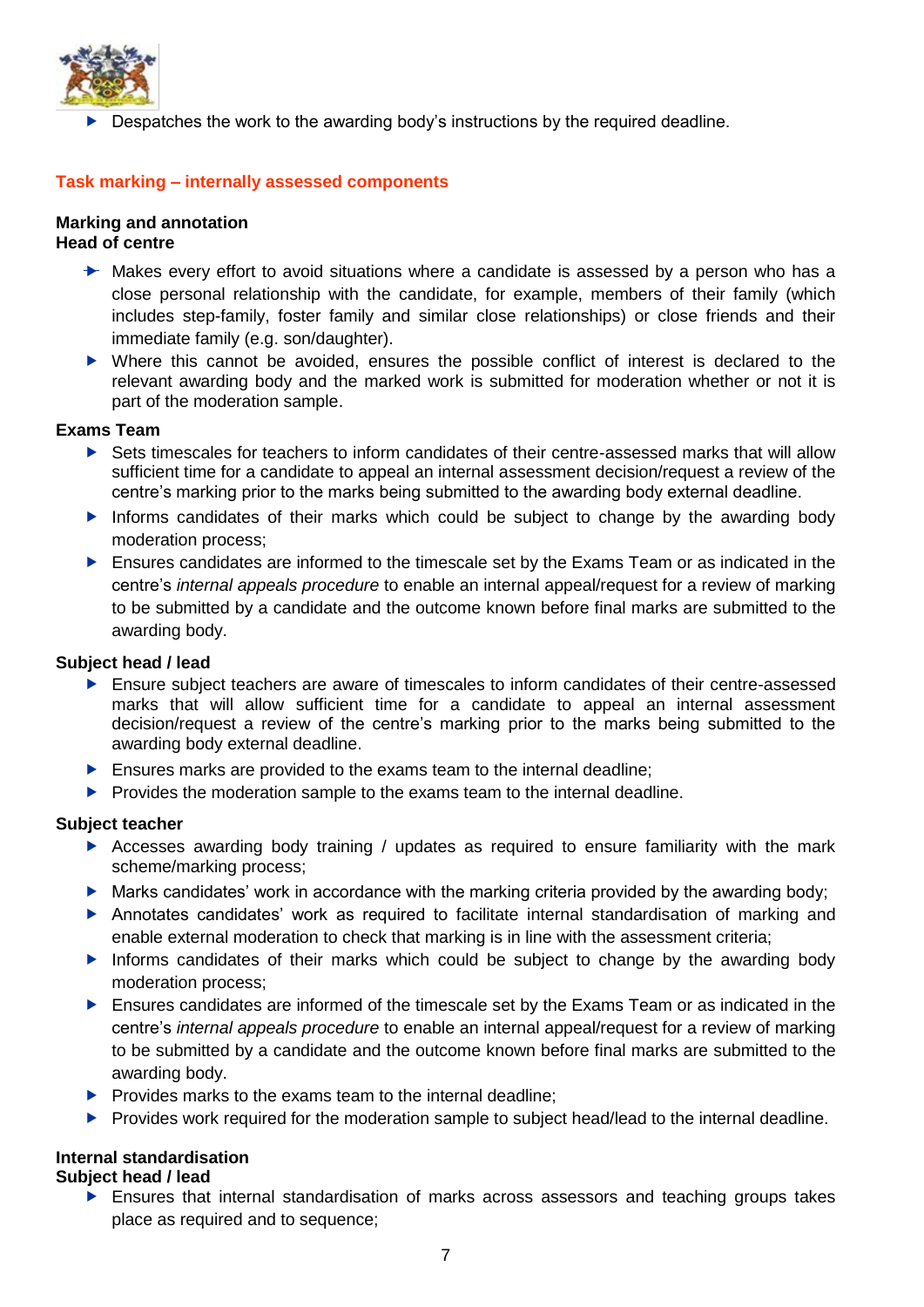

- Supports staff not familiar with the mark scheme (e.g. NQTs, supply staff etc.);
- Ensures accurate internal standardisation for example by:-
	- ▶ obtaining reference materials at an early stage in the course:
	- $\blacktriangleright$  holding a preliminary trial marking session prior to marking;
	- ▶ carrying out further trial marking at appropriate points during the marking period;
	- **E** after most marking has been completed, holds a further meeting to make final adiustments:
	- making final adjustments to marks prior to submission, retaining work and evidence of standardisation.
- $\blacktriangleright$  Retains evidence that internal standardisation has been carried out.

#### **Subject teacher**

- Indicates on work (or cover sheet) the date of marking;
- Marks to common standards;
- $\blacktriangleright$  Keeps candidates work secure until after the closing date for review of results for the series concerned or until any appeal, malpractice or other results enquiry has been completed, whichever is later.

#### <span id="page-9-0"></span>**Submission of marks and work for moderation Subject head/lead**

- Ensures marks provided to exam team are checked before submission to avoid transcription errors;
- $\blacktriangleright$  Provides the moderation sample to the exams team to the internal deadline;
- Ensures that authentication of candidates' work has taken place and evidence of this is provided to exams team as required.

#### **Subject teacher**

- $\blacktriangleright$  Provides marks to the exams team to the internal deadline:
- ▶ Check marks provided to exams team to avoid transcription errors;
- $\blacktriangleright$  Ensures that where a candidate's work has been facilitated by a scribe or practical assistant, the relevant completed cover sheet is securely attached to the front of the work and sent to the moderator in addition to the sample requested;
- Ensures the exams team is provided with authentication of candidates' work, confirmation that the internal standardisation has been undertaken and any other subject-specific information where this may be required for onward transmission to the external moderator;
- ▶ Carries out authentication of candidates work in line with [NEA](http://www.jcq.org.uk/exams-office/non-examination-assessments) and awarding body's specification;
- $\blacktriangleright$  Provides the exams team with any supporting documentation required by the awarding body.

#### **Exams team**

- Inputs and submits marks online, via the awarding body secure extranet site, keeping a record of the marks adwarded, to the external deadline/confirms with subject teachers that marks have been submitted to the awarding body deadline;
- Where responsible for marks input, ensures checks are made that marks for any additional candidates are submitted and ensures mark input is checked before submission to avoid transcription errors;
- Submits the requested samples of candidates' work to the awarding body moderator by the external deadline, keeping a record of the work submitted.
- **Ensures that for postal moderation:-**
	- $\triangleright$  work is dispatched in packaging provided by the awarding body;
	- $\triangleright$  moderator label(s) provided by the awarding body are affixed to the packaging;
	- **P** proof of dispatch is obtained and kept on file until the successful issue of final results.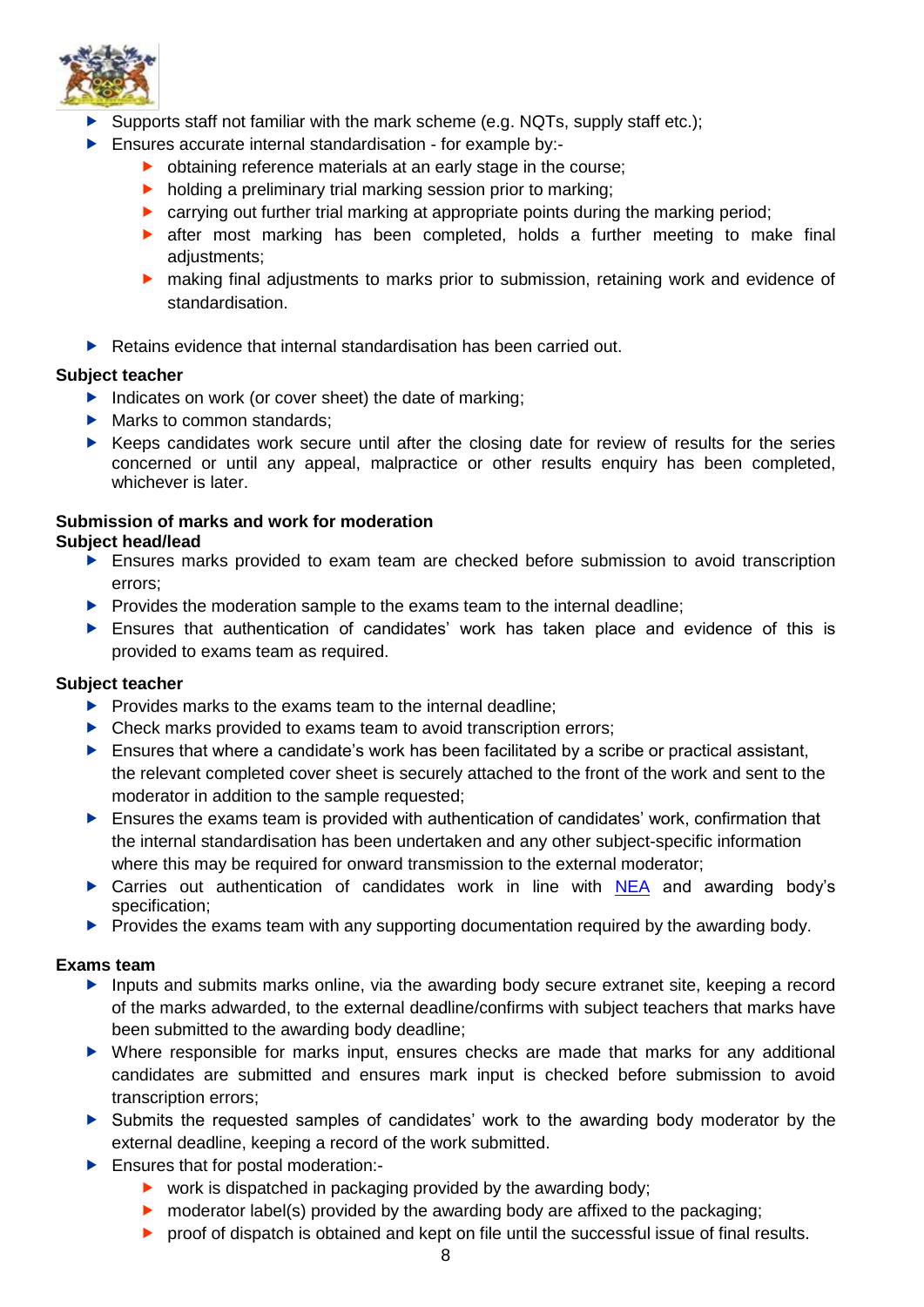

- **Through the subject teacher and subject head/lead, ensures the moderator is provided with** authentication of candidates' work, confirmation that internal standardisation has been undertaken and any other subject-specific information where this may be required;
- ▶ Through the subject teacher, submits any supporting documentation required by the awarding body.

# <span id="page-10-0"></span>**Storage and retention of work after submission of marks**

#### **Subject head/lead**

- ▶ Keeps a record of names and candidate numbers for candidates whose work was included in the moderation sample;
- Retains all marked candidates' work (including any sample returned after moderation) under secure conditions for the required retention period;
- In liaison with the IT Manager, takes steps to protect any work stored electronically from corruption and has a back-up procedure in place;
- If retention is a problem because of the nature of the work, retains same form of evidence such as photos, audio or media recordings.

#### **Exams team**

 Ensures any sample returned after moderation is logged and returned to the subject head/lead for secure storage and required retention.

## <span id="page-10-1"></span>**External moderation – the process**

#### **Subject head/lead**

- Ensures that awarding body or its moderator receive the correct samples of candidates' work via the exams team;
- ▶ Where relevant, liaises with the awarding body/moderator where the moderator visits the centre to mark the sample of work;
- ▶ Complies with any request from the moderator for remaining work or further evidence of the centre's marking.

## <span id="page-10-2"></span>**External moderation - feedback**

#### **Subject head/lead**

- $\triangleright$  Checks the final moderated marks when issued to the centre when the results are published;
- Checks moderator reports and ensures that any remedial action, if necessary, is undertaken before the next examination series.

#### **Exams team**

- Accesses or signposts moderator reports to relevant staff;
- Takes remedial action, if necessary, where feedback may relate to centre administration.

#### <span id="page-10-3"></span>**Access arrangements and reasonable adjustments**

#### **Subject teacher**

 Works with the SENCo and exams team to ensure any access arrangements for eligible candidates are applied to assessments.

#### **Special educational needs coordinator (SENCo)**

 Follows the regulations and guidance in the JCQ publication *[Access Arrangements and](http://www.jcq.org.uk/exams-office/access-arrangements-and-special-consideration)  [Reasonable Adjustments](http://www.jcq.org.uk/exams-office/access-arrangements-and-special-consideration)* in relation to non-examination assessments including [Reasonable](https://www.jcq.org.uk/exams-office/access-arrangements-and-special-consideration/regulations-and-guidance)  [Adjustments for GCE A-level sciences –](https://www.jcq.org.uk/exams-office/access-arrangements-and-special-consideration/regulations-and-guidance) Endorsement of practical skills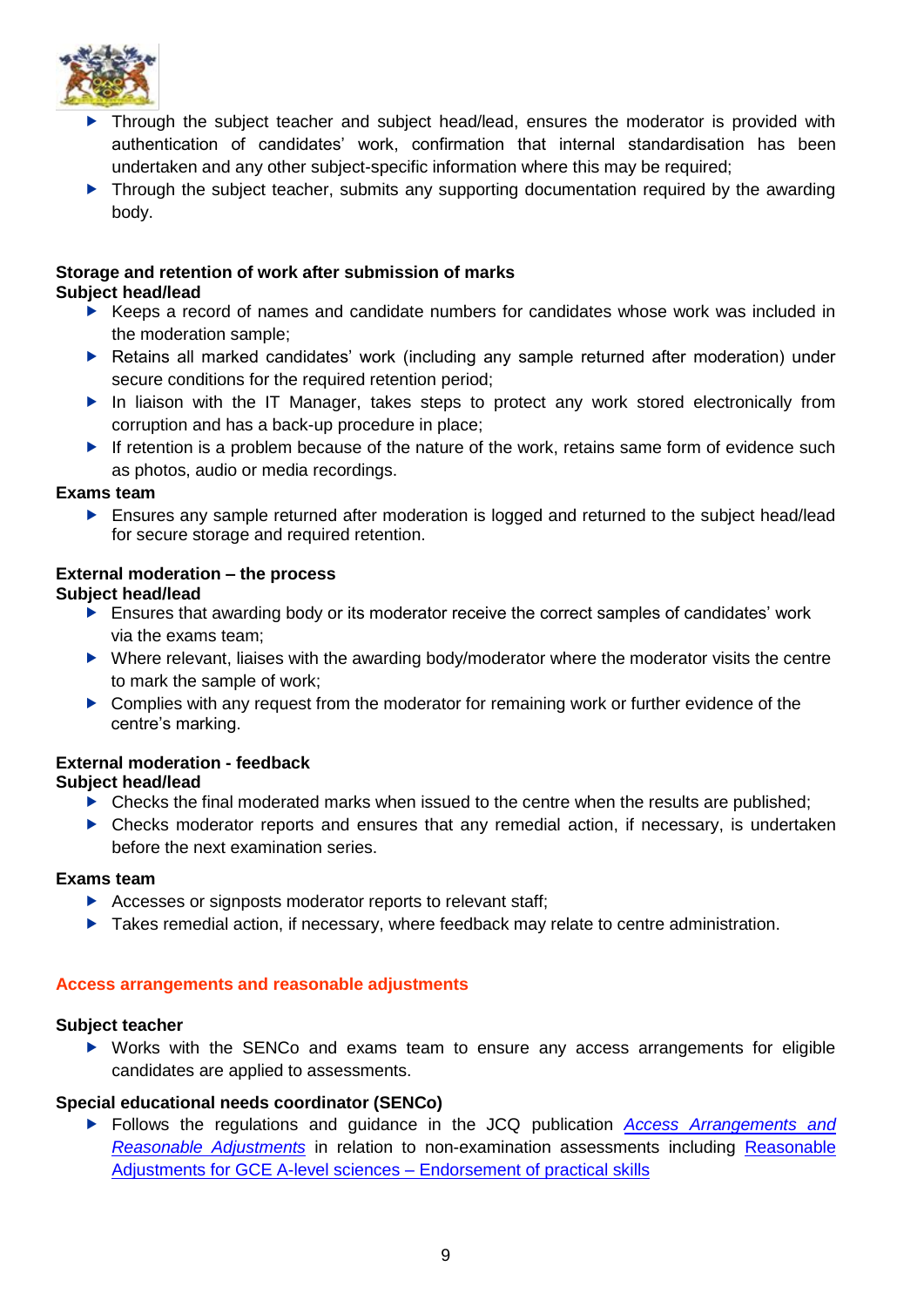

- Where arrangements do not undermine the integrity of the qualification and is the candidate's normal way of working, will ensure access arrangements are in place and awarding body approval, where required, has been obtained prior to assessments taking place;
- Makes subject teachers aware of any access arrangements for eligible candidates which need to be applied to assessments;
- Works with subject teachers to ensure requirements for access arrangement candidates requiring the support of a facilitator in assessments are met;
- **Ensures that staff acting as an access arrangement facilitator are fully trained in their role.**

## <span id="page-11-0"></span>**Special consideration and loss of work**

#### **Subject teacher**

- Understands that a candidate may be eligible for special consideration in assessments in certain situations where a candidate:-
	- $\blacktriangleright$  is absent:
	- $\blacktriangleright$  produces a reduced quantity of work;
	- ▶ work has been lost.
- **Liaises with the exams team when special consideration may need to be applied for a candidate** taking assessments;
- $\blacktriangleright$  Liaises with the exams team to report loss of work to the awarding body.

#### **Exams team**

 Refers to/directs relevant staff to the JCQ publication *[A guide to the special consideration](http://www.jcq.org.uk/exams-office/access-arrangements-and-special-consideration)  [process](http://www.jcq.org.uk/exams-office/access-arrangements-and-special-consideration)* 

- Where a candidate is eligible, submits an application for special consideration via the awarding body's secure extranet site to the prescribed timescale;
- Where application for special consideration via the awarding body's secure extranet site is not applicable, submits the required form to the awarding body to the prescribed timescale;
- $\blacktriangleright$  Keeps required evidence on file to support the application.
- Refers to/directs relevant staff to where applicable Form  $15 JCQ/LCW$  and where applicable submits to the relevant awarding body.

## <span id="page-11-1"></span>**Malpractice**

#### **Head of centre**

- ▶ Understands the responsibility to immediately report to the relevant awarding body any alleged, suspected or actual incidents of malpractice involving candidates, teachers, invigilators or other administrative staff;
- Is familiar with the JCQ publication *[Suspected Malpractice: Policies and Procedures](http://www.jcq.org.uk/exams-office/malpractice)*
- $\blacktriangleright$  Ensures that those members of teaching staff involved in the direct supervision of candidates producing non-examination assessment are aware of the potential for malpractice and ensures that teaching staff are reminded that failure to report allegations of malpractice or suspected malpractice constitutes malpractice in itself.

#### **Subject teacher**

- ▶ Is aware of the JCQ Notice to Centres [Sharing NEA material and candidates' work](http://www.jcq.org.uk/exams-office/non-examination-assessments) to mitigate against candidate and centre malpractice;
- **Ensures candidates understand what constitutes malpractice in non-examination assessments;**
- Ensures candidates understand the JCQ document *[Information for candidates -](http://www.jcq.org.uk/exams-office/information-for-candidates-documents) non[examination assessments](http://www.jcq.org.uk/exams-office/information-for-candidates-documents)*
- Ensures candidates understand the JCQ document *[Information for candidates -](http://www.jcq.org.uk/exams-office/information-for-candidates-documents) Social Media*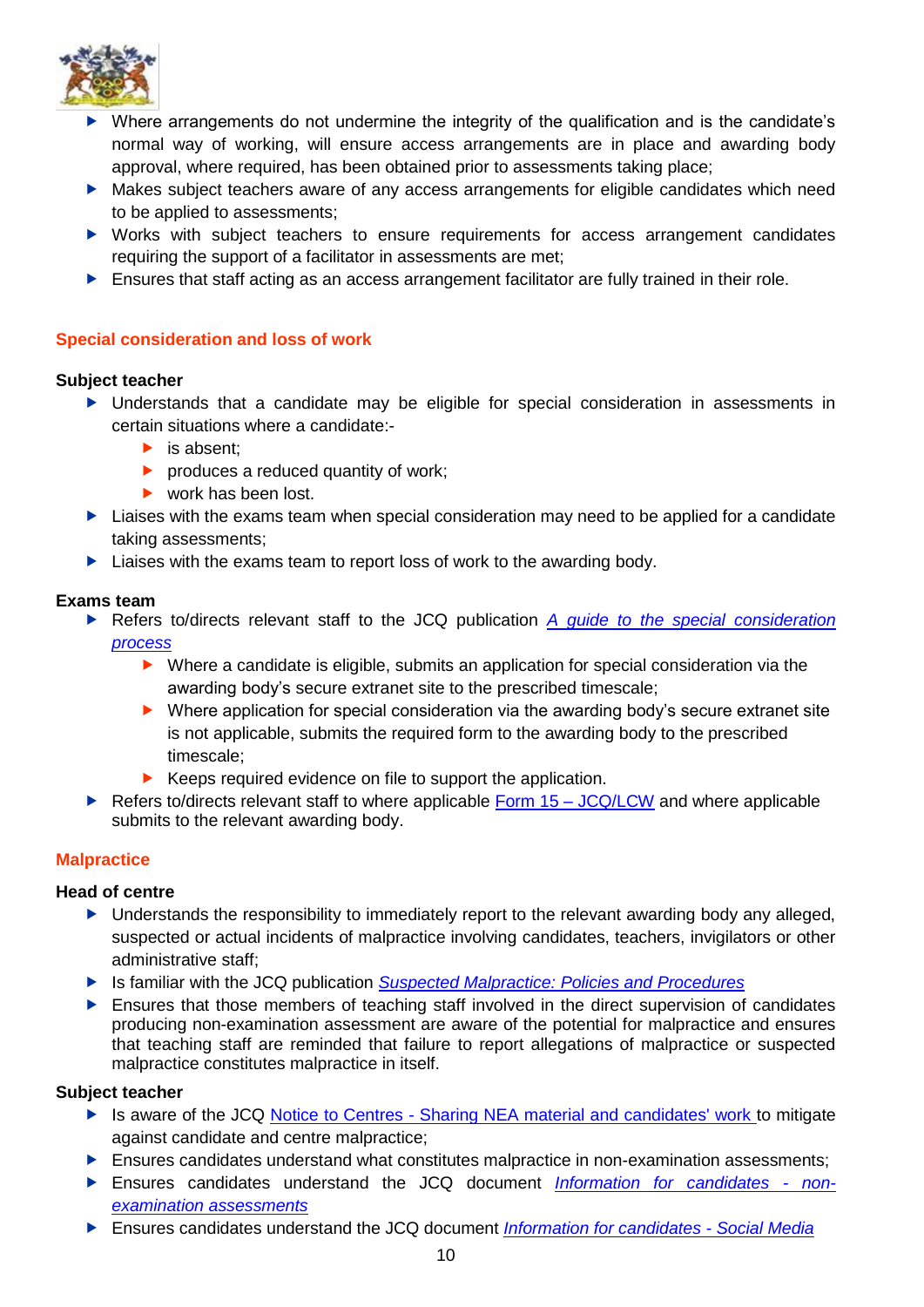

 Escalates and reports any alleged, suspected or actual incidents of malpractice involving candidates to the head of centre.

#### **Exams team**

- Signposts the JCQ publication *[Suspected Malpractice: Policies and Procedures](http://www.jcq.org.uk/exams-office/malpractice)* to the head of centre;
- Signposts the JCQ *Notice to Centres - [Sharing NEA material and candidates' work](http://www.jcq.org.uk/exams-office/non-examination-assessments)* to subject heads;
- $\triangleright$  Signposts candidates to the relevant JCQ information for candidates' documents:
- Where required, supports the head of centre in investigating and reporting incidents of alleged, suspected or actual malpractice.

#### <span id="page-12-0"></span>**Post-results services**

#### **Head of centre**

- In Is familiar with the JCQ publication [Post-Results Services](https://www.jcq.org.uk/exams-office/post-results-services)
- Ensures the centre's *internal appeals procedures* clearly details the procedure to be followed by candidates (or their parents/carers) appealing against a centre decision not to support a review of results or an appeal.

#### **Subject head/lead**

- $\triangleright$  Provides relevant support to subject teachers making decisions about reviews of results;
- Provides advice and guidance to candidates on their results and the post-results services available;
- Supports the exams team in collecting candidate consent where required.

#### **Subject teacher**

- **Provides advice and guidance to candidates on their results and the post-results services** available;
- Provides the exams team with the original sample or relevant sample of candidates' work that may be required for a review of moderation to the internal deadline.

#### **Exams team**

- Is aware of the individual post-results services available for externally assessed and internally assessed components of non-examination assessments as detailed in the JCQ publication *[Post](http://www.jcq.org.uk/exams-office/post-results-services)  Results Services* [\(Information and guidance to centres...\)](http://www.jcq.org.uk/exams-office/post-results-services)
- Provides/signposts relevant centre staff and candidates to post-results services information;
- Ensures any requests for post-results services that are available to non-examination assessments are submitted online via the awarding body secure extranet site to deadline.

## <span id="page-12-1"></span>**Practical Skills Endorsement for the A Level Sciences designed for use in England**

#### **Head of centre**

- Returns an online 'Head of Centre declaration' at the time of the National Centre Number Register annual update confirming that all reasonable steps have been or will be taken to ensure that all candidates at the centre have had, or will have, the opportunity to undertake the prescribed practical activities;
- Ensures new lead teachers undertake the required training provided by the awarding body on the implementation of the practical endorsement;
- Ensures relevant centre staff liaise with all relevant parties in relation to arrangements for and conduct of the monitoring visit.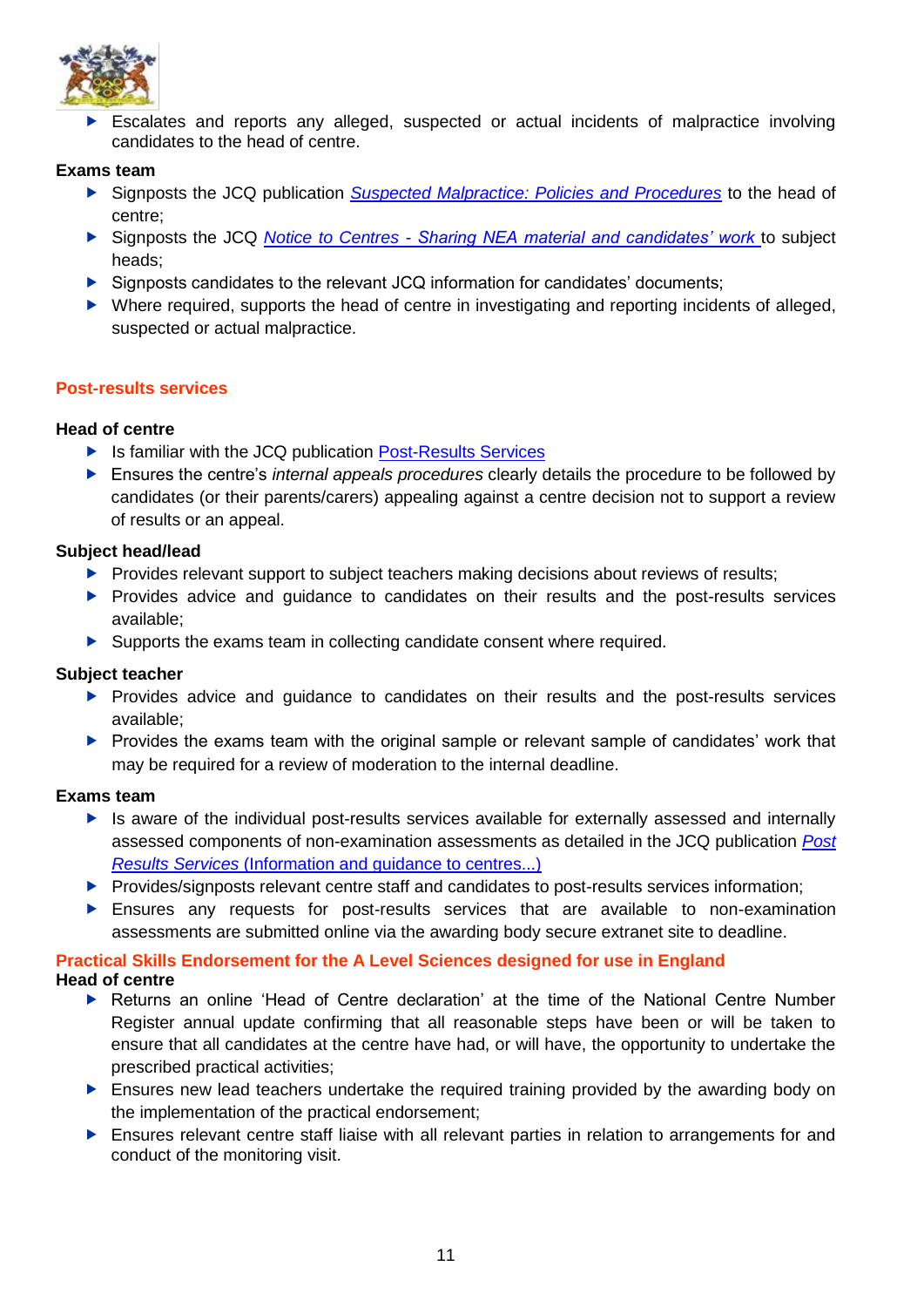

#### **Subject head/lead**

- Ensures arrangements are in place for implementing the requirements of the practical endorsement appropriately and applying the standards appropriately;
- ▶ Confirms understanding of the *Practical Skills Endorsement for the A Level Sciences designed for use in England* and ensures any relevant JCQ / awarding body instructions are followed;
- Ensures where the centre intends to enter candidates for the first time for one or more of the A level subjects, the relevant awarding body will be contacted at the beginning of the course;
- Undertakes any training provided by the awarding body on the implementation of the practical endorsement;
- Disseminates information to subject teachers ensuring the standards can be applied appropriately;
- **EXTERN** Liaises with all relevant parties in relation to arrangements for and conduct of a monitoring visit.

## **Subject teacher**

- Ensures all the JCQ / awarding body requirements/instructions in relation to the endorsement are known, understood and followed;
- $\blacktriangleright$  Ensures the required arrangements for practical activities are in place;
- $\blacktriangleright$  Provides all the required centre records;
- Ensures candidates provide the required records;
- $\blacktriangleright$  Provides any required information to the subject lead regarding the monitoring visit;
- Assesses candidates using Common Practical Assessment Criteria (CPAC);
- Applies for an exemption where a candidate cannot access the practical endorsement due to a substantial impairment;
- Follows the awarding body's instructions for the submission of candidates *Pass* or *Not Classified* assessment outcome / provides assessment outcomes to the exams team to the internal deadline.

#### **Exams team**

- Accepts contact with the monitor and passes information to the subject lead for a visit to be arranged with at least two weeks' notice;
- ▶ Confirms with the subject teacher that assessment outcomes have been submitted to the awarding body to the external deadline/Follows the awarding body's instructions for the submission of candidates *Pass* or *Not Classified* assessment outcome.

#### <span id="page-13-0"></span>**Spoken Language Endorsement for GCSE English Language specifications designed for use in England**

#### **Head of centre**

 Returns an online 'Head of Centre declaration' at the time of the National Centre Number Register annual update, confirming all reasonable steps have been or will be taken to ensure that all candidates at the centre have had, or will have, the opportunity to undertake the Spoken Language endorsement.

#### **Subject head/lead**

- **Ensures the appropriate arrangements are in place for internal standardisation of assessments.**
- Confirms understanding of the *Spoken Language Endorsement for GCSE English Language specifications designed for use in England* and ensures any relevant JCQ / awarding body instructions are followed;
- Ensures the required task setting and task taking instructions are followed by subject teachers;
- **Ensures subject teachers assess candidates, either live or from recordings, using the common** assessment criteria;
- Ensures for monitoring purposes, audio-visual recordings of the presentations of a sample of candidates are provided.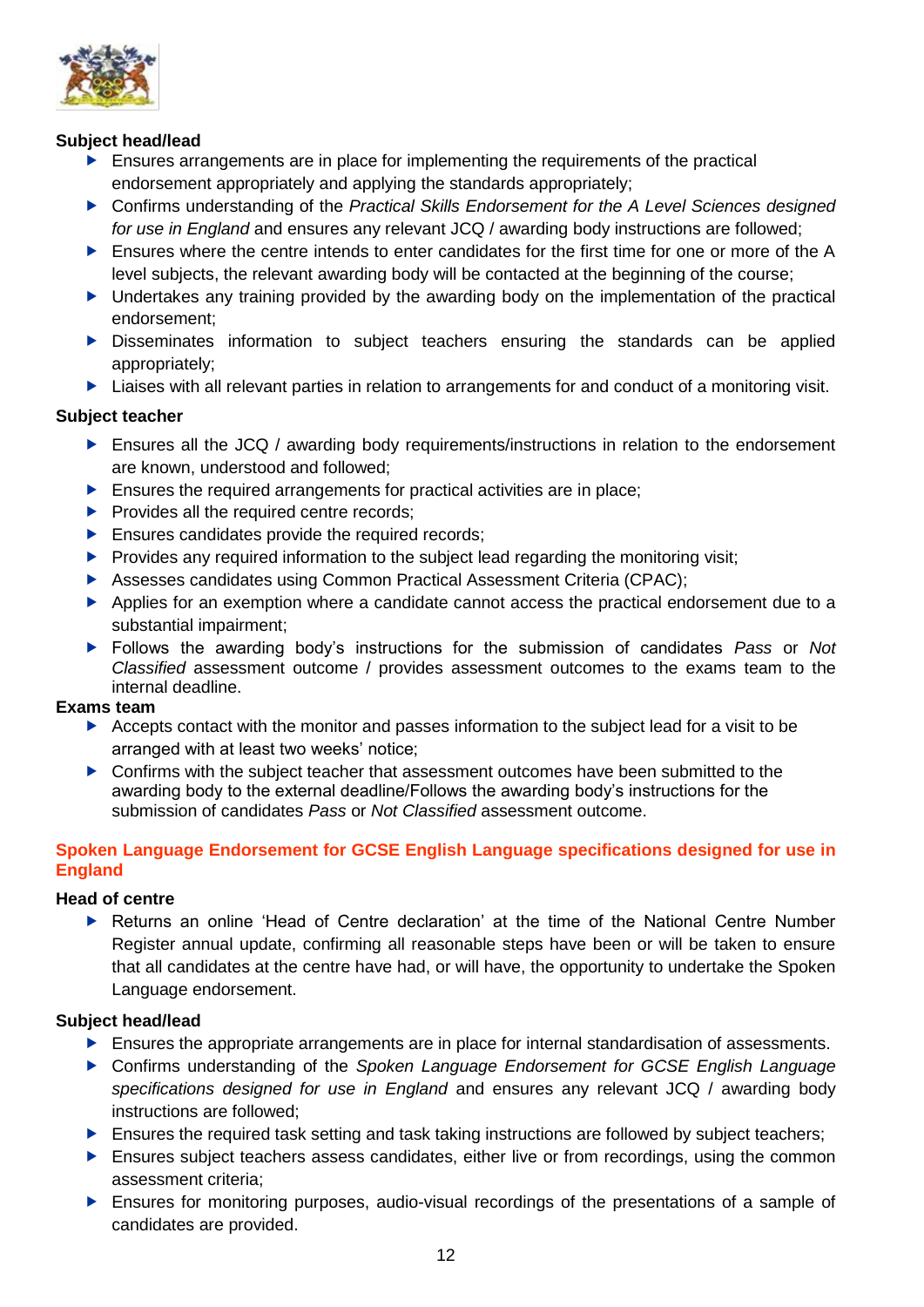

#### **Subject teacher**

- **Ensures all the requirements in relation to the endorsement are known and understood;**
- $\blacktriangleright$  Follows the required task setting and task taking instructions;
- Assesses candidates, either live or from recordings, using the common assessment criteria;
- **Provides audio-visual recordings of the presentations of a sample of candidates for monitoring** purposes;
- Follows the awarding body's instructions for the submission of grades (*Pass, Merit, Distinction* or *Not Classified*) and the storage and submission of recordings.

#### **Exams team**

Follows the awarding body's instructions for the submission of grades and recordings.

#### <span id="page-14-0"></span>**Private candidates**

#### **Subject head/lead**

- According to centre policy, confirms if private candidates (including distance learners and home educated candidates) are accepted by the centre for entry for subjects containing components of non-examination assessment (where the specification may be made available to private candidates by the awarding body)
- Ensures relevant staff in the centre administer all aspects of the non-examination assessment process for a private candidate, according to the awarding body's specification.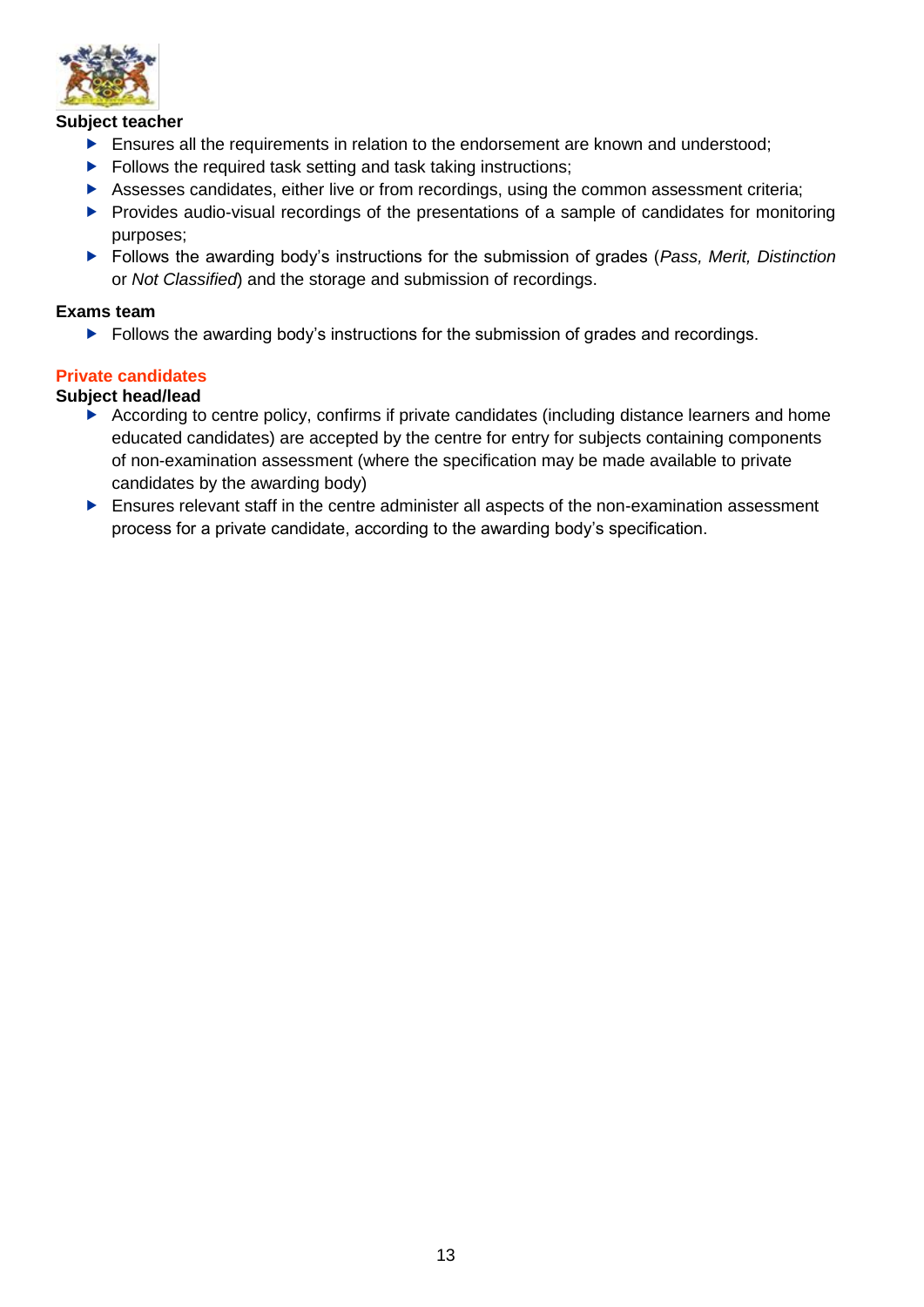

# **Qualification/Subject specific additional information**

This section provides both A-level and GCSE specifications that have non-examinations assessments within their subject area.

## **A-level specifications where non-examined assessments are undertaken (marked with an asterisk)**

<span id="page-15-1"></span><span id="page-15-0"></span>

| <b>Subject</b>            | <b>Exam Board</b> | <b>Qualification Title</b>            | <b>Qualification Code</b> | <b>Module Code</b> | <b>Module Title</b>                           |
|---------------------------|-------------------|---------------------------------------|---------------------------|--------------------|-----------------------------------------------|
| Art                       | <b>AQA</b>        | Art & Design: Fine Art                | 7202                      | 7202/C*            | Personal Investigation                        |
|                           |                   |                                       |                           | 7202/X*            | Externally set assignment                     |
|                           |                   |                                       | <b>H420A</b>              | H420/01            | <b>Biology A: Biological Processes</b>        |
| <b>Biology</b>            | <b>OCR</b>        | <b>Biology A</b>                      |                           | H420/02            | Biology A: Biological Diversity Wtn           |
|                           |                   |                                       |                           | H420/03            | Biology A: Unified Biology Wtn                |
|                           |                   |                                       |                           | H420/04 *          | <b>Practical Endorsement</b>                  |
|                           |                   |                                       |                           | 9CH0 01            | ADV.Inorganic & Phys.Chem                     |
| <b>Chemistry</b>          | Pearson           | Chemistry                             | 9CH <sub>0</sub>          | 9CH0 02            | ADV. Organic & Phys.Chem.                     |
|                           |                   |                                       |                           | 9CH0 03            | Gen & Prac.Princips.in Chem                   |
|                           |                   |                                       |                           | 9CH0 E *           | <b>Practical Endorsement</b>                  |
|                           |                   | <b>Computer Science</b>               | <b>H446B</b>              | H446/01            | Computer systems                              |
| <b>Computer Science</b>   | <b>OCR</b>        |                                       |                           | H446/02            | Algorithms and programming                    |
|                           |                   |                                       |                           | H446/04 *          | Programming project                           |
|                           |                   |                                       |                           | A690U10-1 *        | Drama Comp 1 Theatre Workshop                 |
| <b>Drama</b>              | Eduqas            | Drama and Theatre                     | A690QS                    | A690U20-1          | Drama Comp 2 Text in Action                   |
|                           |                   |                                       |                           | A690U30-1          | Drama Comp 3 Text in Performance              |
|                           |                   | English Literature A                  |                           | 7712/1             | Love through the ages                         |
| <b>English Literature</b> | <b>AQA</b>        |                                       | 7712B                     | 7712/2B            | Texts in shared contexts                      |
|                           |                   |                                       |                           | 7712/C *           | Independent critical study: texts across time |
| <b>EPQ</b>                | <b>AQA</b>        | <b>Extended Project Qualification</b> | 7993                      | 7793 *             | <b>Extended Project</b>                       |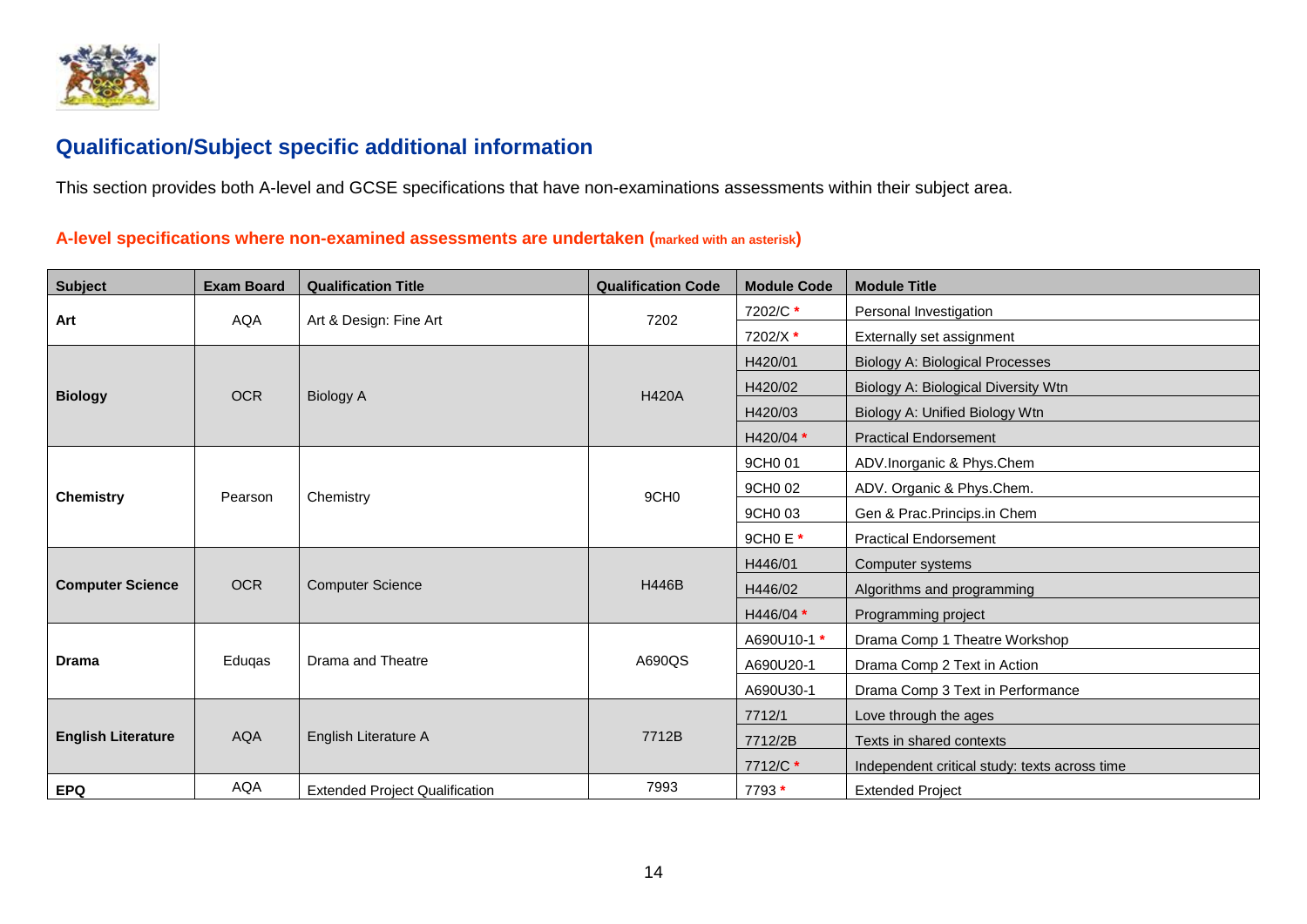

| <b>Subject</b>        | <b>Exam Board</b> | <b>Qualification Title</b>             | <b>Qualification Code</b> | <b>Module Code</b> | <b>Module Title</b>                                      |
|-----------------------|-------------------|----------------------------------------|---------------------------|--------------------|----------------------------------------------------------|
|                       |                   |                                        |                           | H481/01            | Physical systems                                         |
|                       | <b>OCR</b>        |                                        | H481B                     | H481/02            | Human interactions                                       |
| Geography             |                   | Geography                              |                           | H481/03            | Geographical debates                                     |
|                       |                   |                                        |                           | H481/05 *          | <b>Investigative Geography</b>                           |
|                       |                   |                                        |                           | Y113/01            | Britain 1930-1997                                        |
| <b>History</b>        | <b>OCR</b>        | <b>History A</b>                       | H <sub>505</sub>          | Y213/01            | The French Revolution and the rule of Napoleon 1774-1815 |
|                       |                   |                                        |                           | Y318/01            | Russia and its Rulers 1855-1964                          |
|                       |                   |                                        |                           | Y100B *            | Topic based essay                                        |
|                       | Eduqas            | <b>Media Studies</b>                   |                           | A680U10-1          | Media Products, Industries and Audiences                 |
| <b>Media</b>          |                   |                                        | A680QS                    | A680U20-1          | Media Forms and Products in Depth                        |
|                       |                   |                                        |                           | A680U30-1 *        | <b>Cross-Media Production</b>                            |
|                       |                   |                                        |                           | H555/01            | Physiological Factors affecting performance              |
| <b>PE</b>             | <b>OCR</b>        | <b>Physical Education</b>              | H <sub>555</sub>          | H555/02            | Psychological factors affecting performance              |
|                       |                   |                                        |                           | H555/03            | Socio-cultural issues in physical activity and sport     |
|                       |                   |                                        |                           | H555/04 *          | Performance in physical education                        |
|                       |                   |                                        |                           | H556/01            | Modelling physics                                        |
| <b>Physics</b>        | <b>OCR</b>        | Physics A                              | <b>H556A</b>              | H556/02            | <b>Exploring physics</b>                                 |
|                       |                   |                                        |                           | H556/03            | Unified physics                                          |
|                       |                   |                                        |                           | H556/04 *          | <b>Practical Endorsement in physics</b>                  |
| <b>Product Design</b> | Pearson           | Design and Technology (Product Design) | 9DT <sub>0</sub>          | 9DT0/01            | Principles of Design and Technology                      |
|                       |                   |                                        |                           | 9DT0/02 *          | Independent Design and Make Project                      |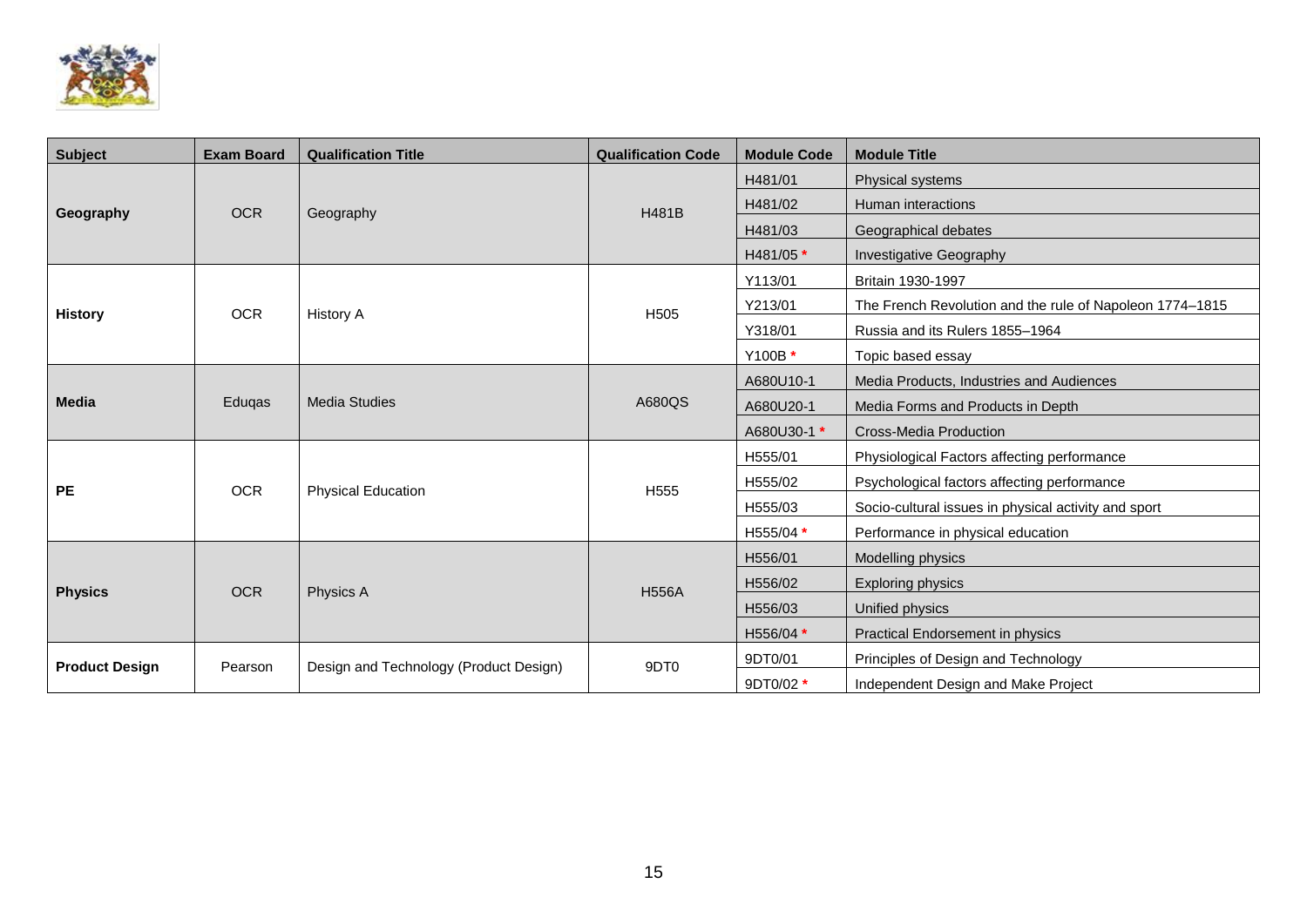

# **GCSE specifications where non-examined assessments are undertaken (marked with an asterisk)**

<span id="page-17-0"></span>

| <b>Subject</b>        | <b>Exam Board</b> | <b>Qualification Title</b>       | <b>Qualification Code</b> | <b>Module Code</b> | <b>Module Title</b>                          |
|-----------------------|-------------------|----------------------------------|---------------------------|--------------------|----------------------------------------------|
|                       |                   |                                  |                           | 1FA0 01 *          | Personal Portfolio                           |
| Art                   | Pearson           | 1FA0<br>Art and Design: Fine Art |                           | 1FA0 02 *          | <b>Externally Set Assignment</b>             |
|                       |                   |                                  |                           | C690U10-1 *        | Devising Theatre                             |
| Drama                 | Eduqas            | Drama                            | C690QS                    | C690U20-1 *        | Performing                                   |
|                       |                   |                                  |                           | C690U30-1          | Interpreting Theatre                         |
| Design and Technology | Pearson           | Design and Technology            | 1DT <sub>0</sub>          | 1DT0/1F            | Core content and Timbers                     |
|                       |                   |                                  |                           | 1DT0/02 *          | Investigate, Design, Make, Evaluate          |
|                       |                   |                                  |                           | 8700/1             | Explorations in Creative Reading and Writing |
| English Language      | <b>AQA</b>        | English Language                 | 8700                      | 8700/2             | Writers' Viewpoints and Perspectives         |
|                       |                   |                                  |                           | 8700/C*            | Spoken Language                              |
|                       |                   |                                  |                           | J309/01            | Food preparation and nutrition               |
| Food                  | <b>OCR</b>        | Food Preparation and Nutrition   | J309B                     | J309/03 *          | Food investigation task                      |
|                       |                   |                                  |                           | J309/05 *          | Food preparation task                        |
|                       |                   |                                  |                           | C680U10-1          | <b>Exploring the Media</b>                   |
| Media                 | Eduqas            | <b>Media Studies</b>             | C680QS                    | C680U20-1          | Understanding Media Forms and Products       |
|                       |                   |                                  |                           | C680U30-1 *        | <b>Creating Media Products</b>               |
|                       |                   |                                  |                           | 1MU0 01 *          | Performing Music                             |
| Music                 | Pearson           | Music                            | 1MU0                      | 1MU0 02 *          | Composing                                    |
|                       |                   |                                  |                           | 1MU0 03            | Appraising                                   |
|                       |                   |                                  |                           | 1PE0 01            | Fitness and Body Systems                     |
| PE                    | Pearson           |                                  | 1PE <sub>0</sub>          | 1PE0 02            | <b>Health and Performance</b>                |
|                       |                   | <b>Physical Education</b>        |                           | 1PE0 03 *          | <b>Practical Performance</b>                 |
|                       |                   |                                  |                           | 1PE0 04 *          | Personal Exercise Programme                  |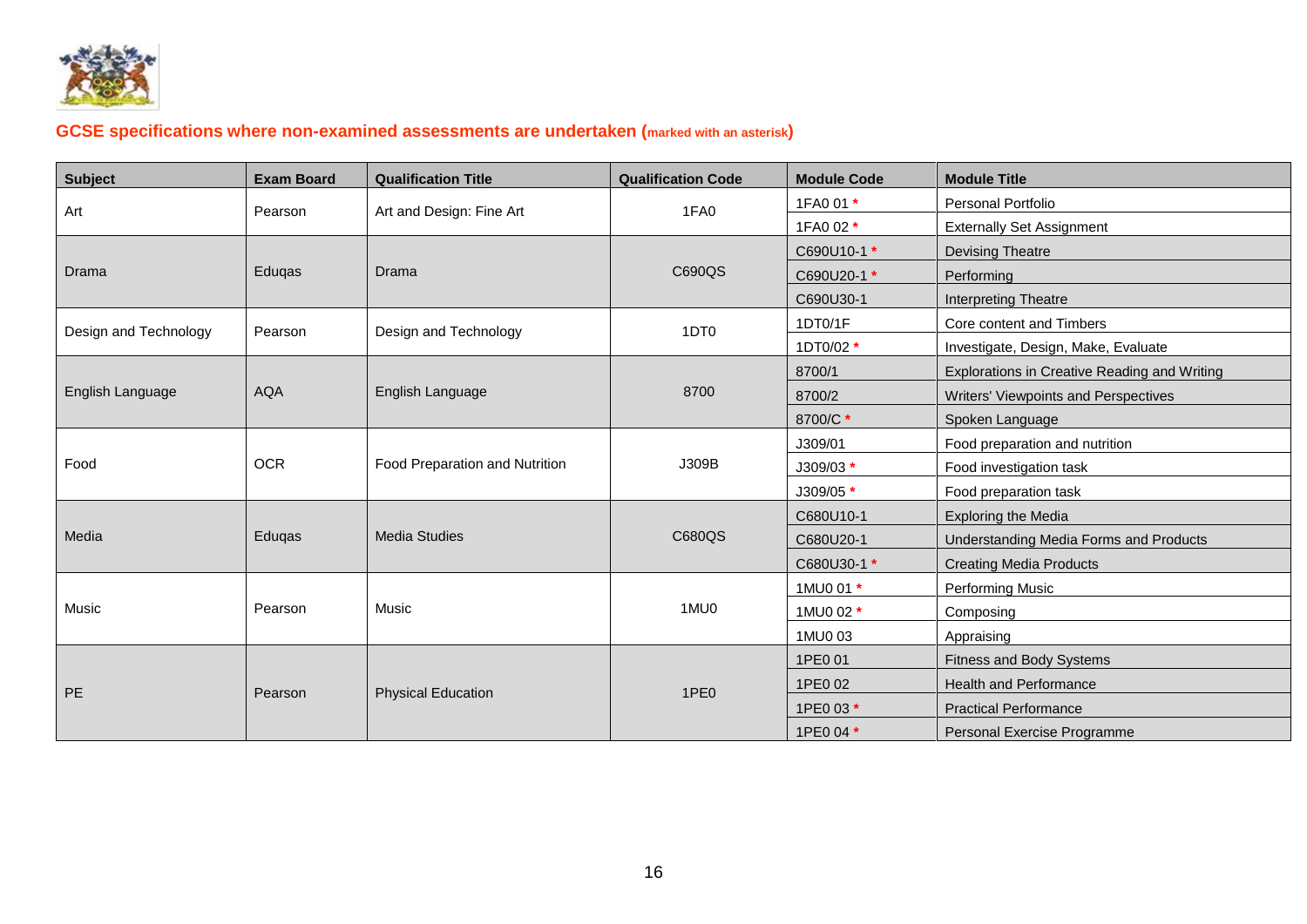

# **Management of issues and potential risks associated with non-examination assessments**

<span id="page-18-0"></span>

| <b>Issue/Risk</b>                                                                                             | Centre actions to manage issue/mitigate risk                                                                                                                                                                                                                                                                                                                                                                                                                                                                                                                                                                                                                                                                                                                                                                                                                                                                          | <b>Action by</b>                           |
|---------------------------------------------------------------------------------------------------------------|-----------------------------------------------------------------------------------------------------------------------------------------------------------------------------------------------------------------------------------------------------------------------------------------------------------------------------------------------------------------------------------------------------------------------------------------------------------------------------------------------------------------------------------------------------------------------------------------------------------------------------------------------------------------------------------------------------------------------------------------------------------------------------------------------------------------------------------------------------------------------------------------------------------------------|--------------------------------------------|
| <b>Malpractice</b>                                                                                            |                                                                                                                                                                                                                                                                                                                                                                                                                                                                                                                                                                                                                                                                                                                                                                                                                                                                                                                       |                                            |
| Centre staff malpractice                                                                                      | Records confirm that relevant centre staff are familiar with and follow:<br>the current JCQ publication Instructions for conducting non-examination assessments<br>۰<br>the JCQ document Notice to Centres - Sharing NEA material and candidates' work -<br>http://www.jcg.org.uk/exams-office/non-examination-assessments                                                                                                                                                                                                                                                                                                                                                                                                                                                                                                                                                                                            | SLT / EO                                   |
| Candidate malpractice                                                                                         | Records confirm that candidates are informed and understand they must not:<br>submit work which is not their own;<br>٠<br>make available their work to other candidates through any medium;<br>٠<br>allow other candidates to have access to their own independently sourced material;<br>٠<br>assist other candidates to produce work;<br>٠<br>use books, the internet or other sources without acknowledgement or attribution;<br>٠<br>submit work that has been word processed by a third party without acknowledgement;<br>include appropriate, offensive or obscene material.<br>Records confirm that candidates have been made aware of the JCQ documents Information for candidates -<br>non-examination assessments and Information for candidates - Social Media - https://www.jcg.org.uk/exams-<br>office/information-for-candidates-documents and understand they must not post their work on social media | Teacher<br><b>HOD</b><br><b>EO</b>         |
| <b>Task setting</b>                                                                                           |                                                                                                                                                                                                                                                                                                                                                                                                                                                                                                                                                                                                                                                                                                                                                                                                                                                                                                                       |                                            |
| Awarding body set task: IT failure/corruption of<br>task details where set task details accessed              | Awarding body key date for accessing/downloading set task noted prior to start of course;<br>IT systems checked prior to key date;                                                                                                                                                                                                                                                                                                                                                                                                                                                                                                                                                                                                                                                                                                                                                                                    | Teacher                                    |
| from the awarding body online                                                                                 | Alternative IT system used to gain access;<br>Awarding body contacted to request direct email of task details;                                                                                                                                                                                                                                                                                                                                                                                                                                                                                                                                                                                                                                                                                                                                                                                                        | Teacher /<br><b>ICT</b><br>SLT / ICT<br>EO |
| Centre set task: Subject teacher fails to meet<br>the assessment criteria as detailed in the<br>specification | Ensures that subject teachers access awarding body training information, practice materials etc;<br>Records confirmation that subject teachers understand the task setting arrangements as defined in the<br>awarding body's specification;<br>Samples assessment criteria in the centre set task.                                                                                                                                                                                                                                                                                                                                                                                                                                                                                                                                                                                                                    | <b>HOD</b>                                 |
| Candidates do not understand the marking<br>criteria and what they need to do to gain credit                  | Candidates are provided with the assessment criteria as outlined in the specification.<br>A simplified version of the awarding body's marking criteria described in the specification that is not specific to<br>the work of an individual candidate or group of candidates is produced for candidates<br>Records confirm all candidates understand the marking criteria<br>Candidates confirm/record they understand the marking criteria                                                                                                                                                                                                                                                                                                                                                                                                                                                                            | Teacher                                    |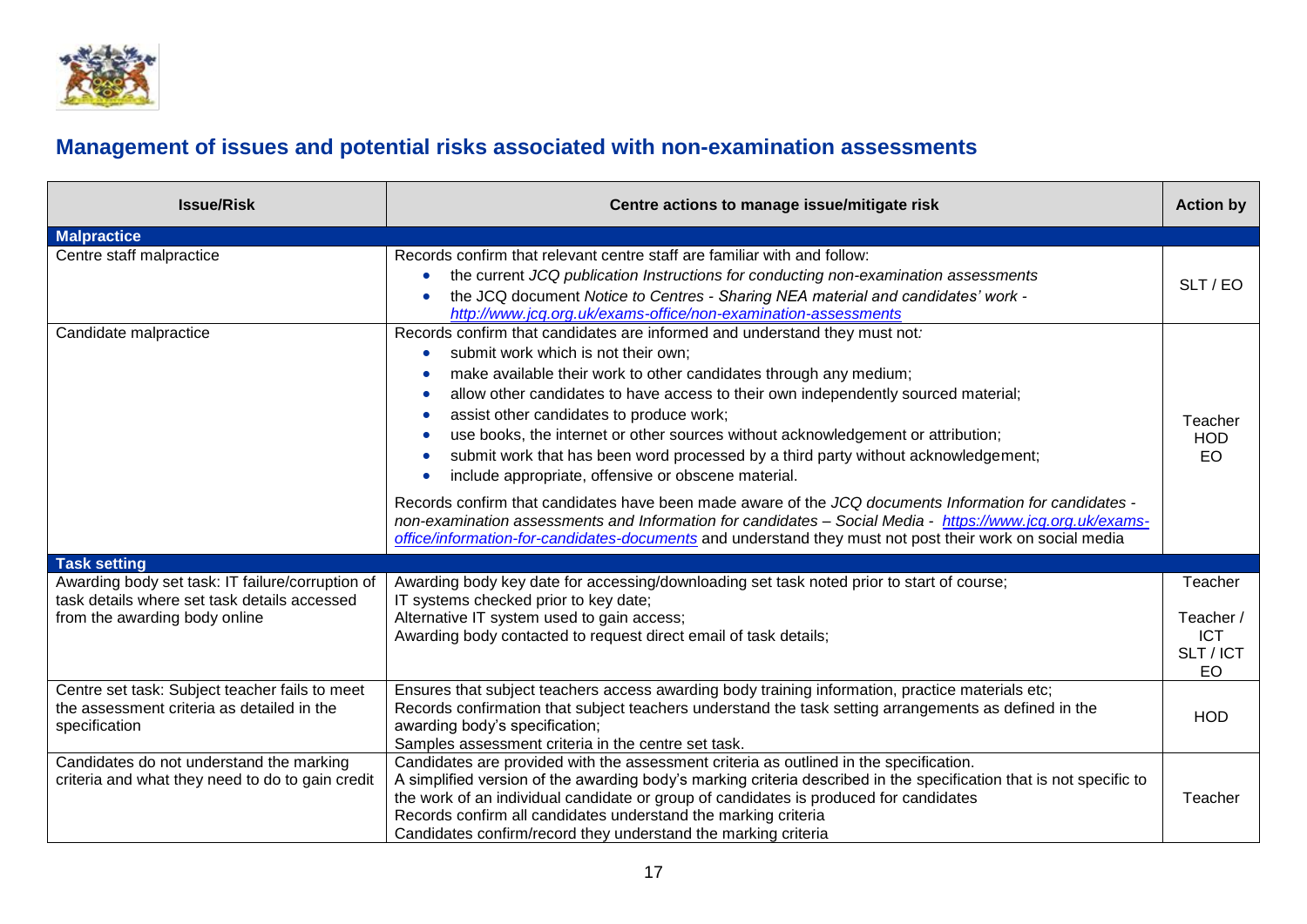

| <b>Issue/Risk</b>                                                                                                                                                       | Centre actions to manage issue/mitigate risk                                                                                                                                                                                                                                                                                                                                                                         | Action by                 |
|-------------------------------------------------------------------------------------------------------------------------------------------------------------------------|----------------------------------------------------------------------------------------------------------------------------------------------------------------------------------------------------------------------------------------------------------------------------------------------------------------------------------------------------------------------------------------------------------------------|---------------------------|
| Subject teacher long term absence during the                                                                                                                            | See centre's exam contingency plan - Teaching staff extended absence at key points in the exam cycle                                                                                                                                                                                                                                                                                                                 | HOD / SLT                 |
| task setting stage                                                                                                                                                      |                                                                                                                                                                                                                                                                                                                                                                                                                      |                           |
| <b>Issuing of tasks</b>                                                                                                                                                 |                                                                                                                                                                                                                                                                                                                                                                                                                      |                           |
| Awarding body set task not issued to<br>candidates on time                                                                                                              | Awarding body key date for accessing set task as detailed in the specification noted prior to start of course;<br>Course information issued to candidates contains details when set task will be issued and needs to be<br>completed by;<br>Set task accessed well in advance to allow time for planning, resourcing and teaching.                                                                                   | Teacher                   |
| The wrong task is given to candidates                                                                                                                                   | Ensures course planning and information taken from the awarding body's specification confirms the correct<br>task will be issued to candidates;<br>Awarding body guidance sought where this issue remains unresolved.                                                                                                                                                                                                | <b>HOD</b>                |
| Subject teacher long term absence during the<br>issuing of tasks stage                                                                                                  | See centre's exam contingency plan - Teaching staff extended absence at key points in the exam cycle                                                                                                                                                                                                                                                                                                                 | HOD / SLT                 |
| A candidate (or parent/carer) expresses<br>concern about safeguarding, confidentiality or<br>faith in undertaking a task such as a<br>presentation that may be recorded | Ensures the candidate's presentation does not form part of the sample which will be recorded;<br>Contacts the awarding body at the earliest opportunity where unable to record the required number of<br>candidates for the monitoring sample.                                                                                                                                                                       | CP/HOD<br>EO.             |
| <b>Task taking</b>                                                                                                                                                      |                                                                                                                                                                                                                                                                                                                                                                                                                      |                           |
|                                                                                                                                                                         | <b>Supervision</b>                                                                                                                                                                                                                                                                                                                                                                                                   |                           |
| Planned assessments clash with other centre                                                                                                                             | Assessment plan identified for the start of the course;                                                                                                                                                                                                                                                                                                                                                              | SLT/HOD                   |
| or candidate activities                                                                                                                                                 | Assessment dates/periods included in centre wide calendar.                                                                                                                                                                                                                                                                                                                                                           | /EO                       |
| Rooms or facilities inadequate for candidates<br>to take tasks under appropriate supervision                                                                            | Timetabling organised to allocate appropriate rooms and IT facilities for the start of the course;<br>Staggered sessions arranged where IT facilities insufficient for number of candidates;<br>Whole cohort to undertake written task in large exam venue at the same time (exam conditions do not apply).                                                                                                          | HOD / EO                  |
| Insufficient supervision of candidates to<br>enable work to be authenticated                                                                                            | Confirm subject teachers are aware of and follow the current JCQ publication Instructions for conducting non-<br>examination assessments and any other specific instructions detailed in the awarding body's specification in<br>relation to the supervision of candidates;<br>Confirm subject teachers understand their role and responsibilities as detailed in the Centre's non-examination<br>assessment policy. | Teacher /<br>EO           |
| A candidate is suspected of malpractice prior<br>to submitting their work for assessment                                                                                | Instructions and processes in the current JCQ publication Instructions for conducting non-examination<br>assessments (section 9 Malpractice) are followed;<br>An internal investigation and where appropriate internal disciplinary procedures are followed                                                                                                                                                          | HOD / SLT<br>$/$ EO       |
| Access arrangements were not put in place for<br>an assessment where a candidate is approved<br>for arrangements                                                        | Relevant staff are signposted to the JCQ publication A guide to the special consideration process (section 2),<br>to determine the process to be followed to apply for special consideration for the candidate                                                                                                                                                                                                       | Teacher /<br><b>SENCO</b> |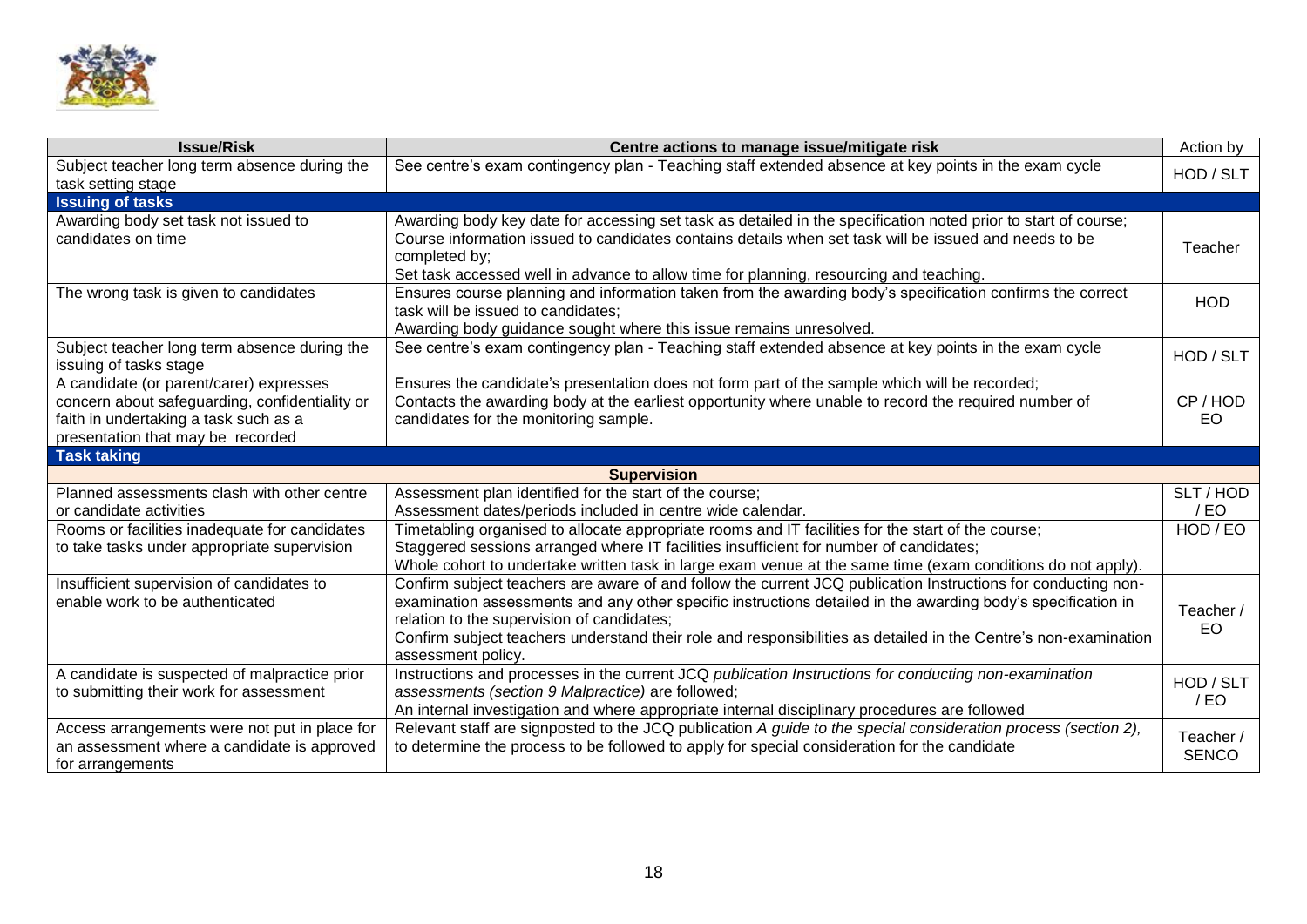

| <b>Issue/Risk</b>                                                                                                                                             | Centre actions to manage issue/mitigate risk                                                                                                                                                                                                                                                                                                                                                                                                                                                                                                                                                                                                                                                                                                                   | <b>Action by</b>       |
|---------------------------------------------------------------------------------------------------------------------------------------------------------------|----------------------------------------------------------------------------------------------------------------------------------------------------------------------------------------------------------------------------------------------------------------------------------------------------------------------------------------------------------------------------------------------------------------------------------------------------------------------------------------------------------------------------------------------------------------------------------------------------------------------------------------------------------------------------------------------------------------------------------------------------------------|------------------------|
|                                                                                                                                                               | <b>Advice and feedback</b>                                                                                                                                                                                                                                                                                                                                                                                                                                                                                                                                                                                                                                                                                                                                     |                        |
| Candidate claims appropriate advice and<br>feedback not given by subject teacher prior to<br>starting on their work                                           | Schemes of work for NEA components delineate the nature and scope of information, which candidates need<br>before starting work. Adherence to this checked as part of QA procedures;<br>Ensures a centre-wide process is in place for subject teachers to record all information provided to candidates<br>before work begins as part of the centre's quality assurance procedures<br>Regular monitoring of subject teacher completed records and sign-off to confirm monitoring activity<br>Full records kept detailing all information and advice given to candidates prior to starting on their work as<br>appropriate to the subject and component<br>Candidate confirms/records advice and feedback given prior to starting on their work                 | HOD / SLT<br>/ Teacher |
| Candidate claims no advice and feedback<br>given by subject teacher during the task-taking<br>stage                                                           | Schemes of work for NEA components delineate the nature and scope of information which candidates need<br>during the task taking stage. Adherence to this checked as part of QA procedures;<br>Ensures a centre-wide process is in place for subject teachers to record all advice and feedback provided to<br>candidates during the task-taking stage as part of the centre's quality assurance procedures<br>Regular monitoring of subject teacher completed records and sign-off to confirm monitoring activity<br>Full records kept detailing all advice and feedback given to candidates during the task-taking stage as<br>appropriate to the subject and component<br>Candidate confirms/records advice and feedback given during the task-taking stage | HOD / SLT<br>/ Teacher |
| A third party claims that assistance was given<br>to candidates by the subject teacher over and<br>above that allowed in the regulations and<br>specification | An investigation is conducted; candidates and subject teacher are interviewed and statements recorded where<br>relevant;<br>Records as detailed above are provided to confirm all assistance given;<br>Where appropriate, a suspected malpractice report is submitted to the awarding body.                                                                                                                                                                                                                                                                                                                                                                                                                                                                    | HOD /<br>SLT / EO      |
| Candidate does not reference information from<br>published source                                                                                             | Candidate is advised at a general level to reference information before work is submitted for formal<br>assessment:<br>Candidate is again referred to the JCQ document Information for candidates: non-examination assessments;<br>Candidate's detailed record of his/her own research, planning, resources etc. is regularly checked to ensure<br>continued completion                                                                                                                                                                                                                                                                                                                                                                                        | Teacher                |
| Candidate does not set out references as<br>required                                                                                                          | Candidate is advised at a general level to review and re-draft the set out of references before work is submitted<br>for formal assessment;<br>Candidate is referred to JCQ documentation and subject specific guidance from centre/awarding body on<br>referencing;<br>Candidate is again referred to the JCQ document Information for candidates: non-examination assessments;<br>Candidate's detailed record of his/her own research, planning, resources etc. is regularly checked to ensure<br>continued completion                                                                                                                                                                                                                                       | Teacher /<br><b>EO</b> |
| Candidate joins the course late after formally<br>supervised task taking has started                                                                          | A separate supervised session(s) is arranged for the candidate to catch up                                                                                                                                                                                                                                                                                                                                                                                                                                                                                                                                                                                                                                                                                     | Teacher                |
| Candidate moves to another centre during the<br>course                                                                                                        | Awarding body guidance is sought to determine what can be done depending on the stage at which the move<br>takes place                                                                                                                                                                                                                                                                                                                                                                                                                                                                                                                                                                                                                                         | Teacher /<br>EO        |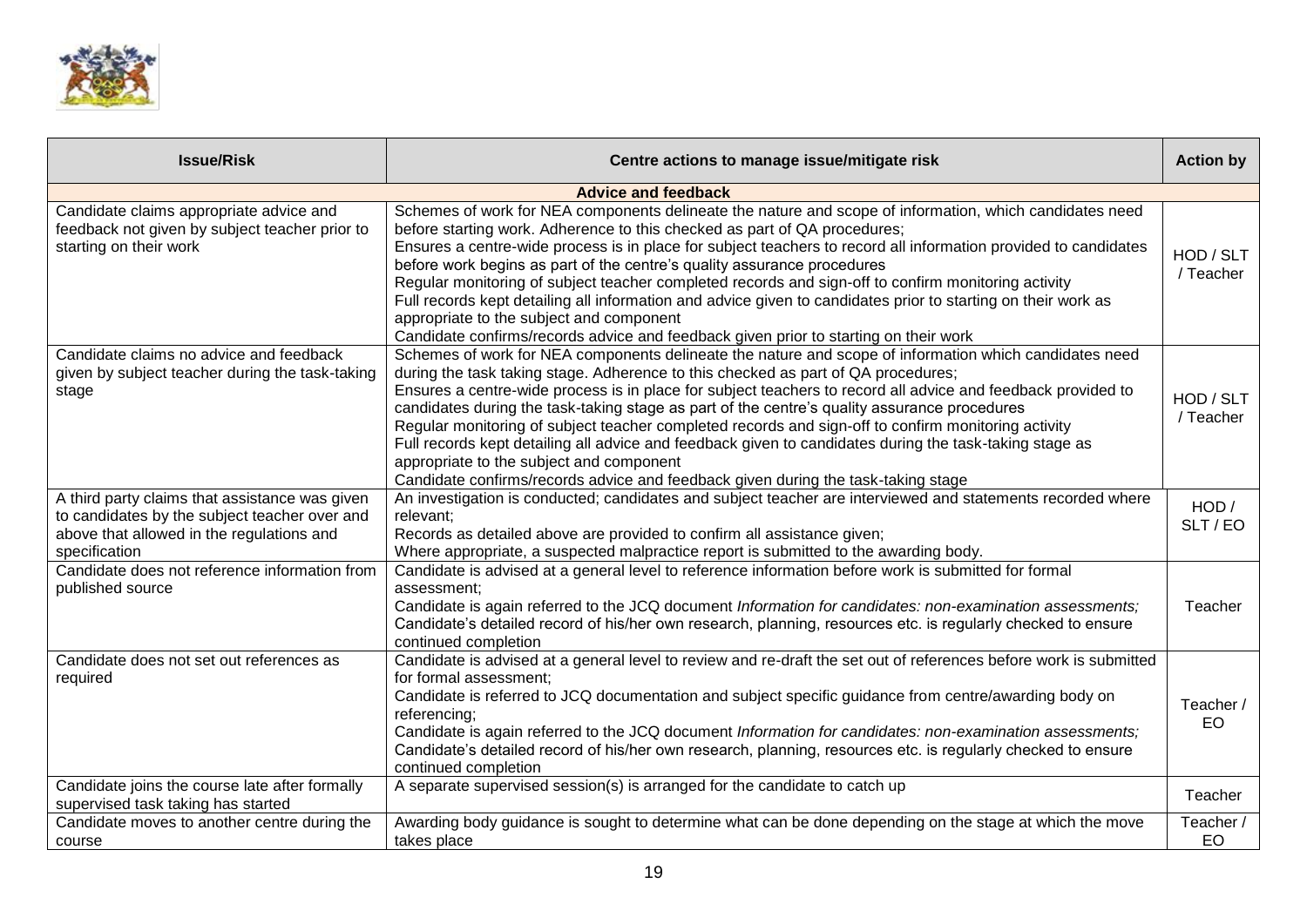

| <b>Issue/Risk</b>                                                                    | Centre actions to manage issue/mitigate risk                                                                                                                                       | <b>Action by</b>        |
|--------------------------------------------------------------------------------------|------------------------------------------------------------------------------------------------------------------------------------------------------------------------------------|-------------------------|
| An excluded pupil wants to complete his/her                                          | The awarding body specification is checked to determine if the specification is available to a candidate outside                                                                   | HOD /                   |
| non-examination assessment(s)                                                        | mainstream education;                                                                                                                                                              | Teacher /               |
|                                                                                      | If so, arrangements for supervision, authentication and marking are made separately for the candidate                                                                              | EO                      |
|                                                                                      | <b>Resources</b>                                                                                                                                                                   |                         |
| A candidate augments notes and resources<br>between formally supervised sessions     | Preparatory notes and the work to be assessed are collected in and kept secure between formally supervised<br>sessions:                                                            |                         |
|                                                                                      | Where memory sticks are used by candidates, these are collected in and kept secure between formally<br>supervised sessions;                                                        | Teacher /<br><b>ICT</b> |
|                                                                                      | Where work is stored on the centre's network, access for candidates is restricted between formally supervised<br>sessions.                                                         |                         |
| A candidate fails to acknowledge sources on<br>work that is submitted for assessment | Candidate's detailed record of his/her own research, planning, resources etc. is checked to confirm all the<br>sources used, including books, websites and audio/visual resources; |                         |
|                                                                                      | Awarding body guidance is sought on whether the work of the candidate should be marked where candidate's                                                                           | Teacher /               |
|                                                                                      | detailed records acknowledges sources appropriately;                                                                                                                               | EO.                     |
|                                                                                      | Where confirmation is unavailable from candidate's records, awarding body guidance is sought and/or a mark                                                                         |                         |
|                                                                                      | of zero is submitted to the awarding body for the candidate.                                                                                                                       |                         |
|                                                                                      | <b>Word and time limits</b>                                                                                                                                                        |                         |
| A candidate is penalised by the awarding body                                        | Records confirm the awarding body specification has been checked to determine if word or time limits are                                                                           |                         |
| for exceeding word or time limits                                                    | mandatory:                                                                                                                                                                         |                         |
|                                                                                      | Where limits are for guidance only, candidates are discouraged from exceeding them;                                                                                                |                         |
|                                                                                      | Schemes of work for NEA components reinforce the word counts and time limits before and during the task as                                                                         | Teacher                 |
|                                                                                      | well as any potential penalties for exceeding these. Adherence to this checked as part of QA procedures;                                                                           |                         |
|                                                                                      | Candidates instructed to include word counts on any work submitted for feedback/assessment.                                                                                        |                         |
|                                                                                      | Candidates confirm/record any information provided to them on word or time limits is known and understood                                                                          |                         |
| Candidates have worked in groups where the                                           | <b>Collaboration and group work</b>                                                                                                                                                | HOD/                    |
| awarding body specification states this is not                                       | Records confirm the awarding body specification has been checked to determine if group work is permitted;<br>Awarding body guidance sought where this issue remains unresolved.    | Teacher                 |
| permitted                                                                            |                                                                                                                                                                                    |                         |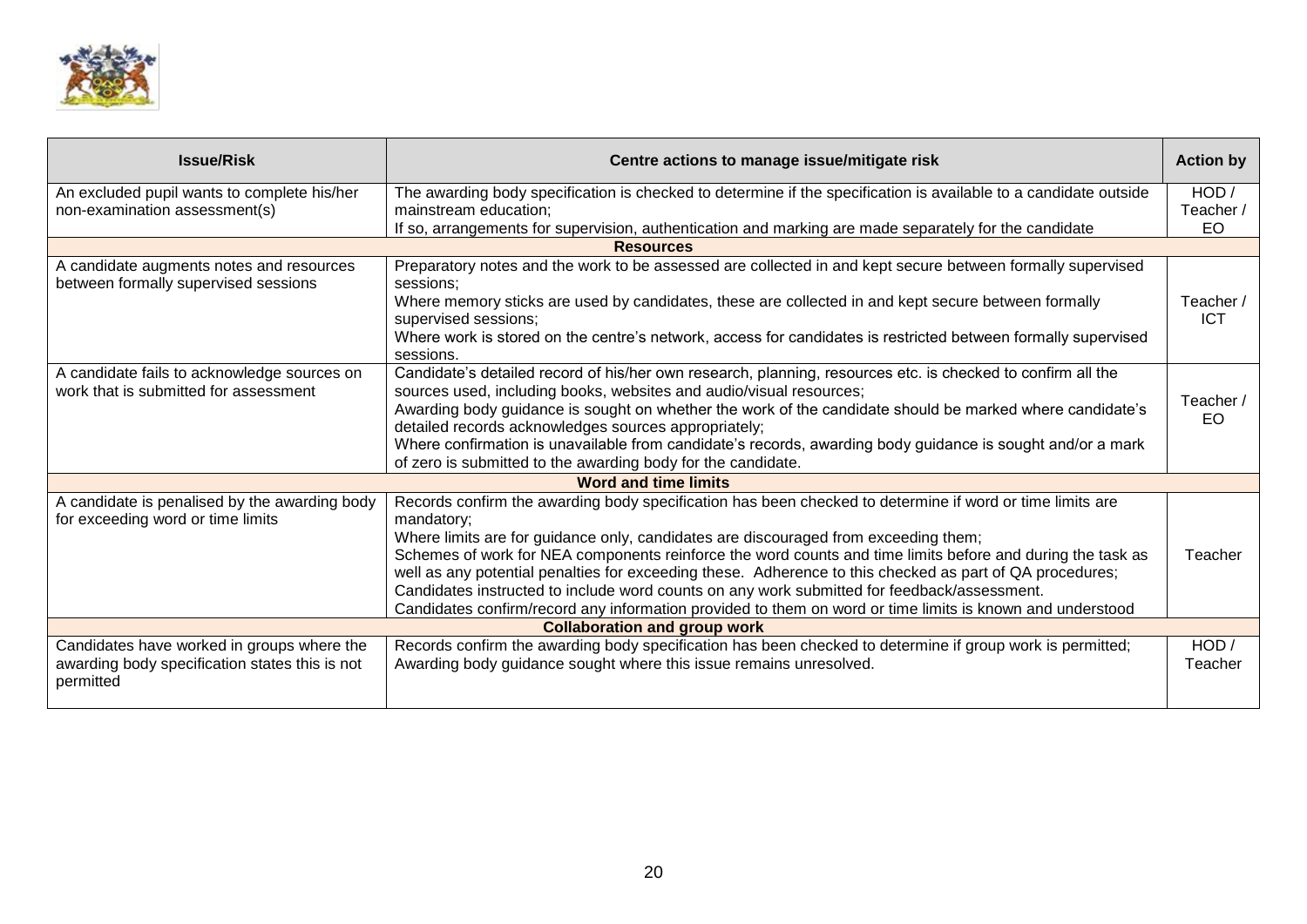

| <b>Issue/Risk</b>                                                                                                                           | Centre actions to manage issue/mitigate risk                                                                                                                                                                                                                                                                                                                                                                                                    | <b>Action by</b>    |  |  |
|---------------------------------------------------------------------------------------------------------------------------------------------|-------------------------------------------------------------------------------------------------------------------------------------------------------------------------------------------------------------------------------------------------------------------------------------------------------------------------------------------------------------------------------------------------------------------------------------------------|---------------------|--|--|
| <b>Authentication procedures</b>                                                                                                            |                                                                                                                                                                                                                                                                                                                                                                                                                                                 |                     |  |  |
| A teacher has doubts about the authenticity of<br>the work submitted by a candidate for internal<br>assessment                              | Records confirm subject staff have been made aware of the JCQ document Teachers sharing assessment<br>material and candidates' work;<br>Records confirm that candidates have been issued with the current JCQ document Information for candidates:<br>non-examination assessments;                                                                                                                                                              | EO/HOD<br>/ Teacher |  |  |
| Candidate plagiarises other material                                                                                                        | Candidates confirm/record that they understand what they need to do to comply with the regulations for non-<br>examination assessments as outlined in the JCQ document Information for candidates: non-examination<br>assessments;<br>The candidate's work is not accepted for assessment;<br>A mark of zero is recorded and submitted to the awarding body.                                                                                    |                     |  |  |
| Candidate does not sign their authentication<br>statement/declaration                                                                       | Records confirm that candidates have been issued with the current JCQ document Information for candidates:<br>non-examination assessments:<br>Candidates confirm/record they understand what they need to do to comply with the regulations as outlined in<br>the JCQ document Information for candidates: non-examination assessments;<br>Declaration is checked for signature before accepting the work of a candidate for formal assessment. | EO/<br>Teacher      |  |  |
| Subject teacher not available to sign<br>authentication forms                                                                               | Ensures a centre-wide process is in place for subject teachers to sign authentication forms at the point of<br>marking candidates work as part of the centre's quality assurance procedures.                                                                                                                                                                                                                                                    | HOD<br><b>SLT</b>   |  |  |
|                                                                                                                                             | <b>Presentation of work</b>                                                                                                                                                                                                                                                                                                                                                                                                                     |                     |  |  |
| Candidate does not fully complete the<br>awarding body's cover sheet that is attached<br>to their worked submitted for formal<br>assessment | Cover sheet is checked to ensure it is fully completed before accepting the work of a candidate for formal<br>assessment.                                                                                                                                                                                                                                                                                                                       | Teacher             |  |  |
|                                                                                                                                             | <b>Keeping materials secure</b>                                                                                                                                                                                                                                                                                                                                                                                                                 |                     |  |  |
| Candidates work between formal supervised<br>sessions is not securely stored                                                                | Records confirm subject teachers are aware of and follow current JCQ publication <i>Instructions for conducting</i><br>non-examination assessments:<br>Regular monitoring / internal audit ensures subject teacher use of appropriate secure storage.                                                                                                                                                                                           | HOD / EO            |  |  |
| Adequate secure storage not available to<br>subject teacher                                                                                 | Records confirm adequate/sufficient secure storage is available to subject teacher prior to the start of the<br>course:<br>Alternative secure storage sourced where required.                                                                                                                                                                                                                                                                   | HOD /<br>Teacher    |  |  |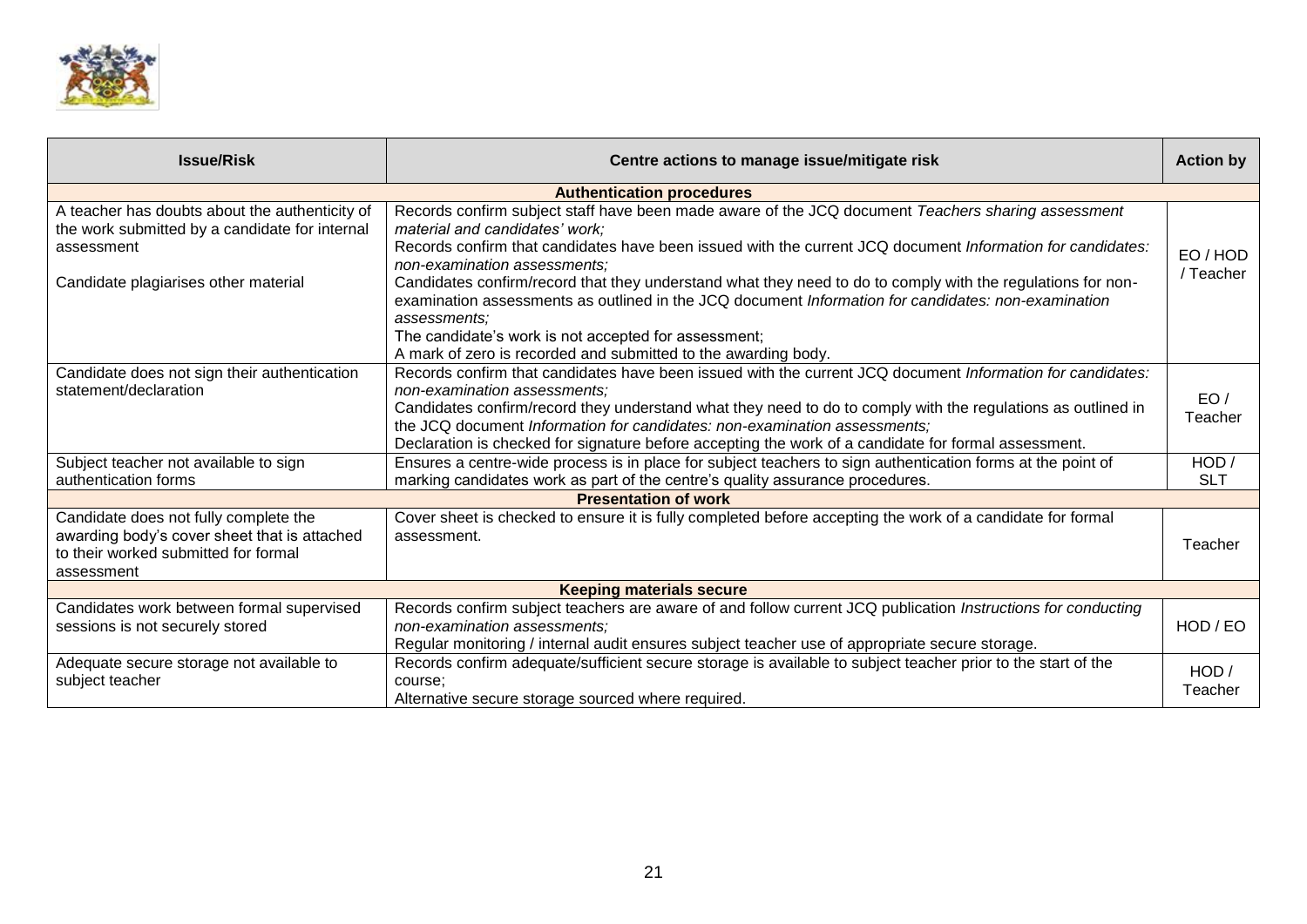

| <b>Issue/Risk</b>                                                                    | Centre actions to manage issue/mitigate risk                                                                                                                                                                                                                                                                                                                                                                                                                                                                                                                                                                                                               | <b>Action by</b>                   |
|--------------------------------------------------------------------------------------|------------------------------------------------------------------------------------------------------------------------------------------------------------------------------------------------------------------------------------------------------------------------------------------------------------------------------------------------------------------------------------------------------------------------------------------------------------------------------------------------------------------------------------------------------------------------------------------------------------------------------------------------------------|------------------------------------|
| Candidates work produced electronically is not<br>securely stored                    | Records confirm subject teachers are aware of and follow current JCQ publication Instructions for conducting<br>non-examination assessments;<br>Internal processes and regular monitoring/internal audit by IT Manager ensures:<br>access to this material is restricted;<br>appropriate security safeguards are in place;<br>$\bullet$<br>an effective back-up strategy is employed so that an up to date archive of candidates' evidence is<br>maintained;<br>any sensitive digital media is encrypted (according to awarding body guidance to ensure that the<br>method of encryption is suitable) to ensure the security of the data stored within it. | Teacher<br><b>HOD</b><br>-IT<br>EO |
| Task marking - externally assessed components                                        |                                                                                                                                                                                                                                                                                                                                                                                                                                                                                                                                                                                                                                                            |                                    |
| A candidate is absent on the day of the<br>examiner visit for an acceptable reason   | Awarding body guidance is sought to determine if alternative assessment arrangements can be made for the<br>candidate;<br>If not, eligibility for special consideration is explored and a request submitted to the awarding body where<br>appropriate.                                                                                                                                                                                                                                                                                                                                                                                                     | Teacher /<br>EO.                   |
| A candidate is absent on the day of the<br>examiner visit for an unacceptable reason | The candidate is marked absent on the attendance register.                                                                                                                                                                                                                                                                                                                                                                                                                                                                                                                                                                                                 | Teacher                            |
| Task marking - internally assessed components                                        |                                                                                                                                                                                                                                                                                                                                                                                                                                                                                                                                                                                                                                                            |                                    |
| A candidate submits little or no work                                                | Where a candidate submits no work, the candidate is recorded as absent when marks are submitted to the<br>awarding body;<br>Where a candidate submits little work, the work produced is assessed against the assessment criteria and a<br>mark allocated appropriately; where the work does not meet any of the assessment criteria a mark of zero is<br>submitted to the awarding body.                                                                                                                                                                                                                                                                   | Teacher                            |
| A candidate is unable to finish their work for<br>unforeseen reason                  | Relevant staff are signposted to the JCQ publication A guide to the special consideration process (section 5),<br>to determine eligibility and the process to be followed for shortfall in work;                                                                                                                                                                                                                                                                                                                                                                                                                                                           | <b>EO</b>                          |
| The work of a candidate is lost or damaged                                           | Relevant staff are signposted to the JCQ publication Instructions for conducting non-examination assessments<br>(Section 8), to determine eligibility and the process to be followed for lost or damaged work.                                                                                                                                                                                                                                                                                                                                                                                                                                             | EO/<br>Teacher                     |
| Candidate malpractice is discovered                                                  | Instructions and processes in the current JCQ publication Instructions for conducting non-examination<br>assessments (section 9 Malpractice) are followed;<br>Investigation and reporting procedures in the current JCQ publication Suspected Malpractice: Policies and<br>Procedures are followed;<br>Appropriate internal disciplinary procedures are also followed.                                                                                                                                                                                                                                                                                     | Teacher /<br>HOD / SLT<br>/EO      |